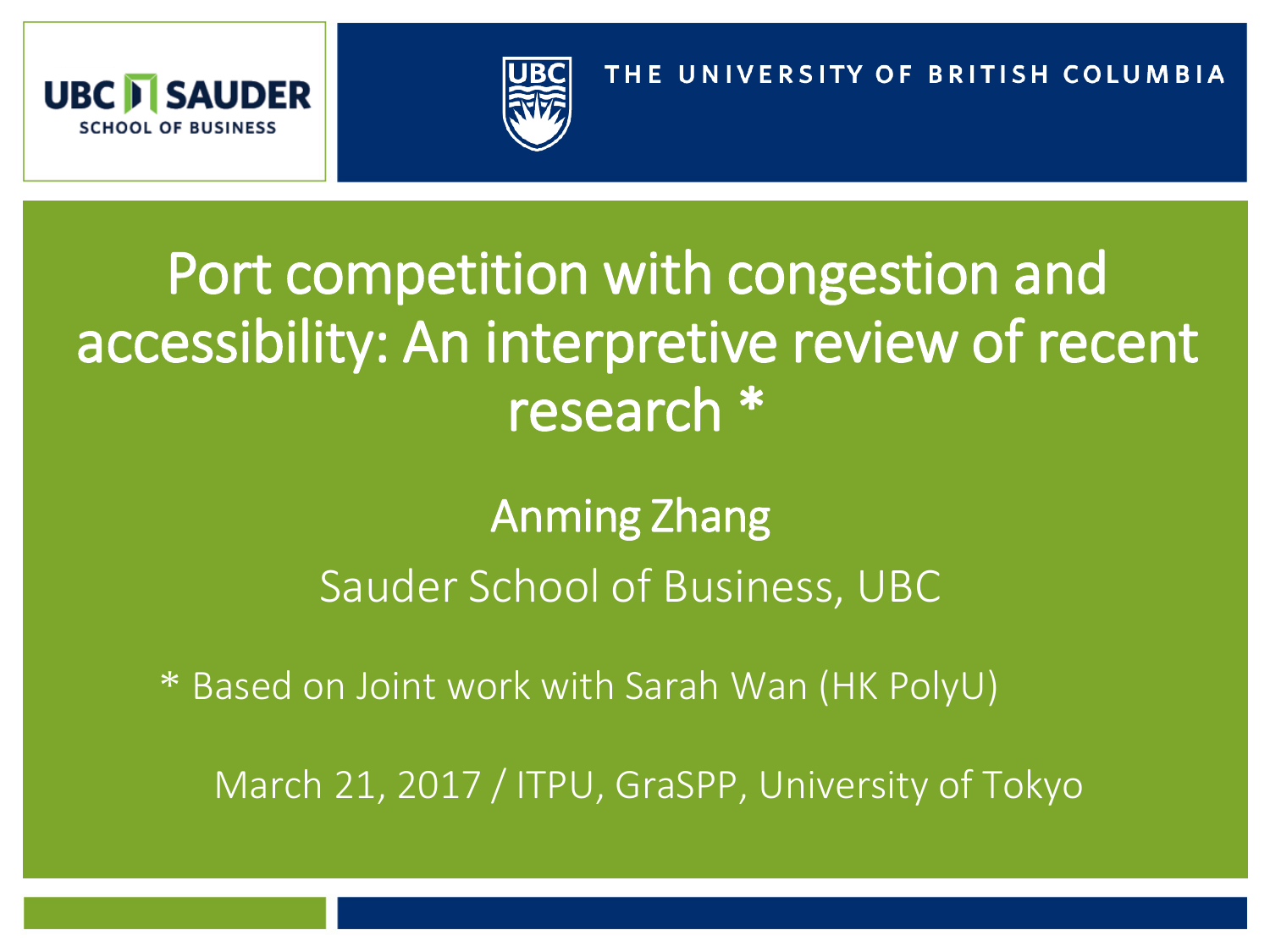# Introduction

- Large empirical literature on **port choice** decisions
	- Which factors affect users' choice of ports?
	- Users: shippers (e.g. importers/exporters), forwarders, shipping lines
	- Mainly based on surveys, AHP or discrete choice models (see Martínez Moya & Feo Valero, 2017, for a review)
- **Hinterland accessibility** as a key factor for port choice:
	- Geographic **location** (land side): inland distance to/from port, hinterland transit time, availability of expressways, inland transport cost
	- Port **connectivity** (land side): location can be augmented by developing **inter-modal connections** with the hinterland (Martínez Moya & Feo Valero, 2017)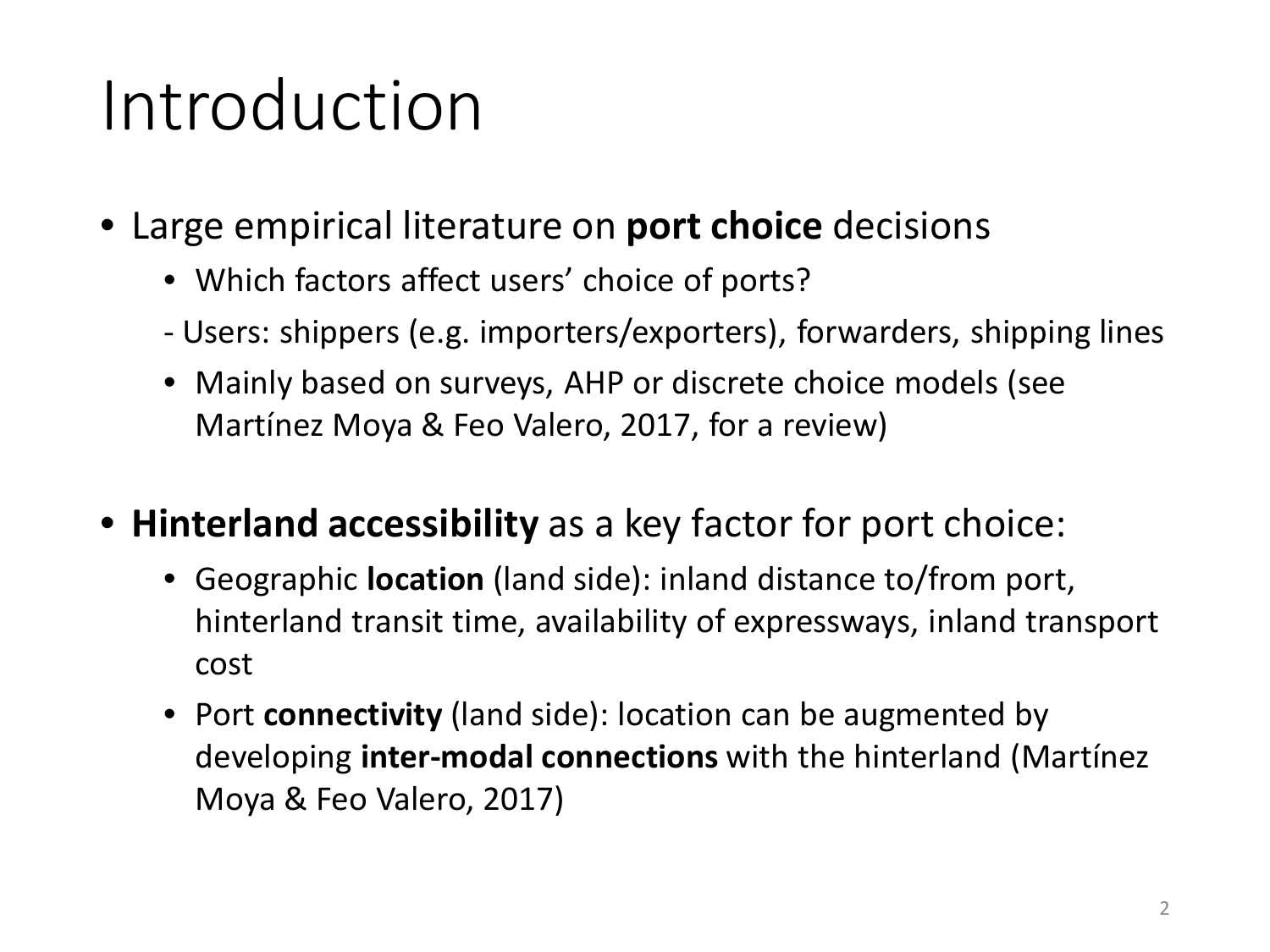- Literature on **port competition** focus mainly on the competing ports and their facility investment (or congestion)
	- See Tezuka & Ishii (2016) for a review
- Limited studies on the **role of hinterland accessibility or congestion**, both theoretically and empirically:
	- **What have been done?**
	- **What can be done in the future?**
	- **What are the difficulties?**

**(Will also discuss practical implications and applications if time allows)**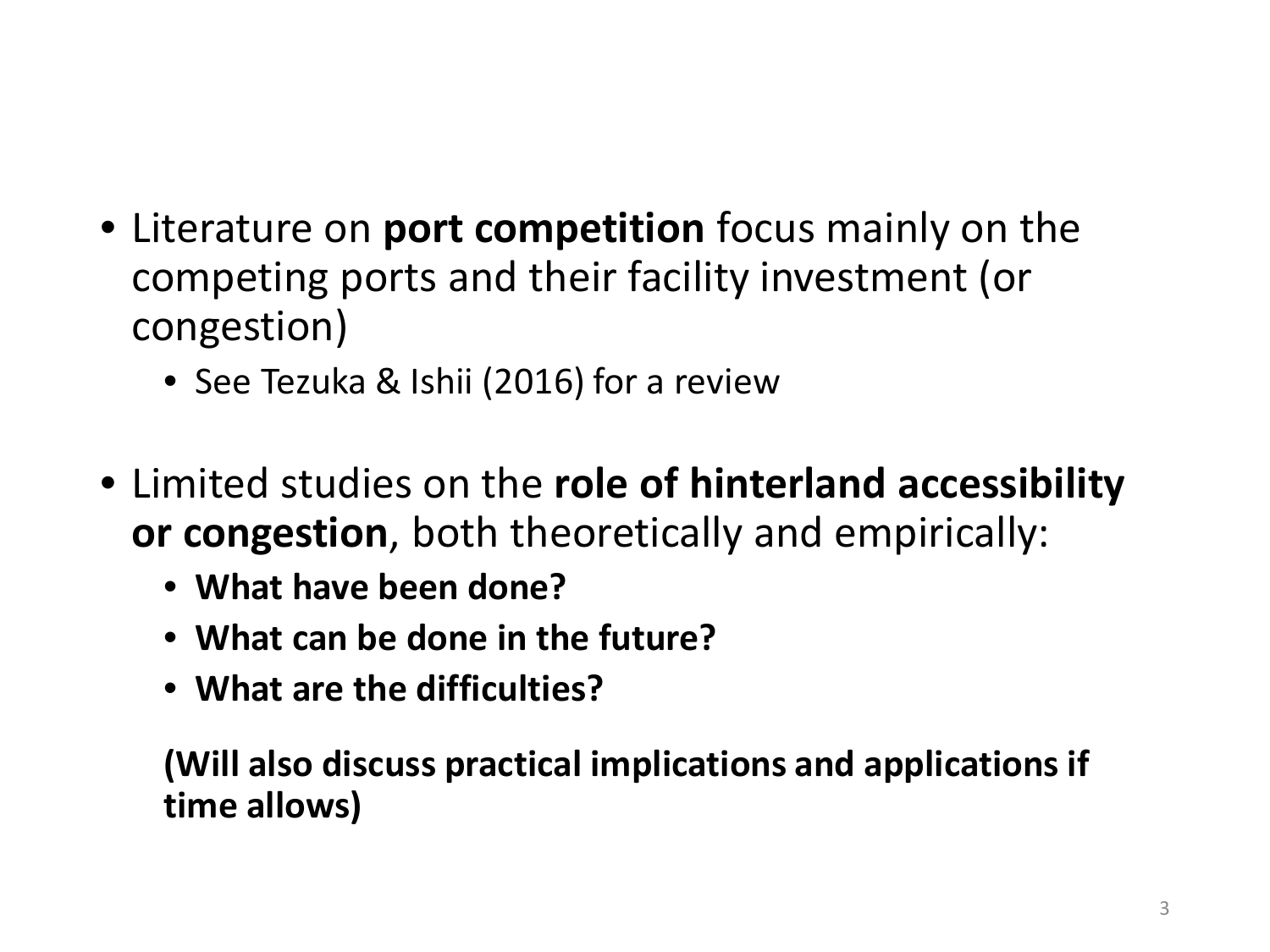#### Hamburg-Le Havre (HLH) port range

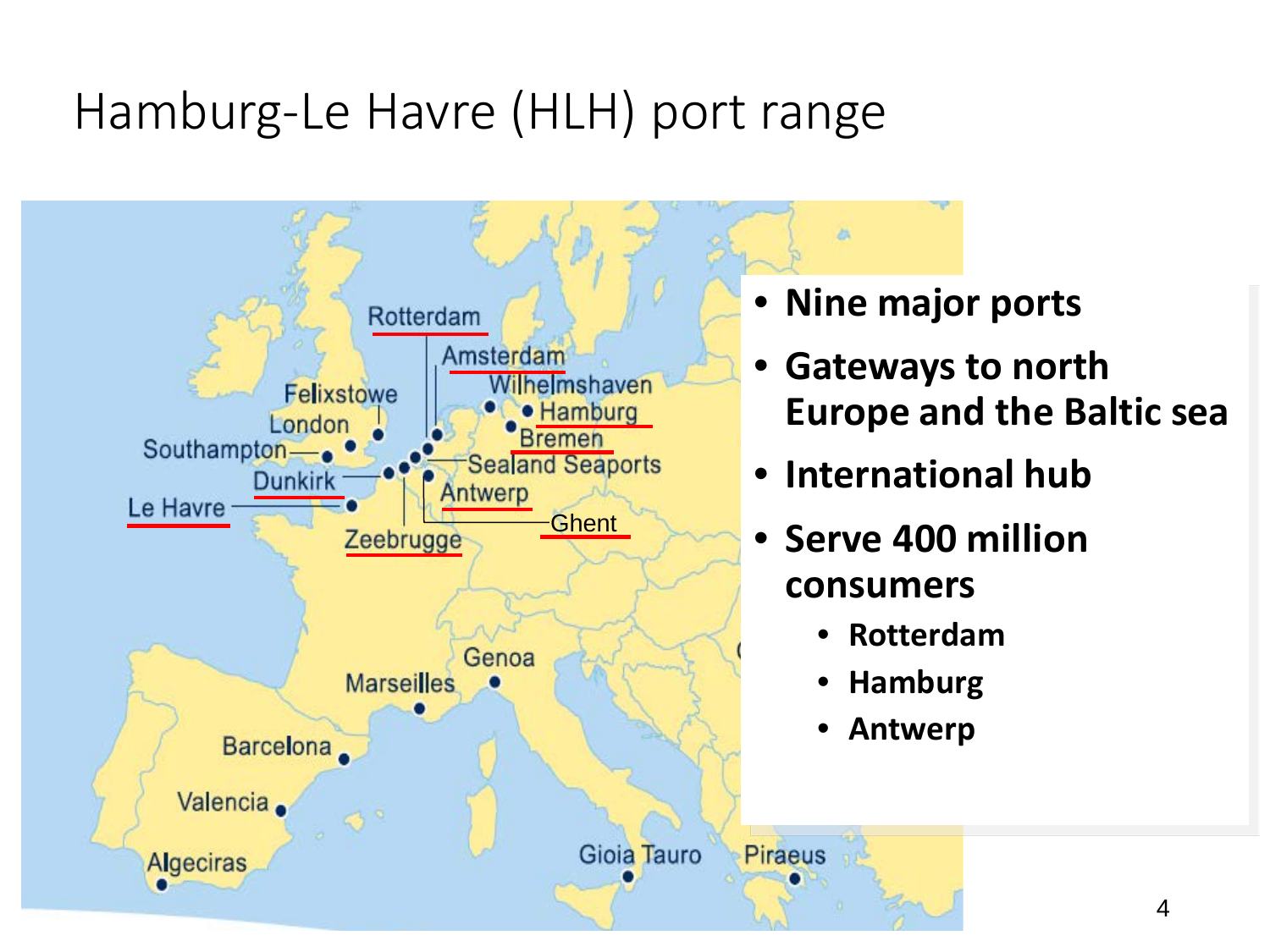# A theoretical modelling framework - New

- "Supply chain" perspective: port competition is competition between alternate "transport supply chains" (port + inland)
- Three regions:
	- Regions 1 and 2 have ports and respective captive markets
	- Ports compete for the shippers located in the hinterland (region 3)
	- Regions are linked with **inter-region corridors**
	- Within each region, there are local roads/rails for local distribution of the shipments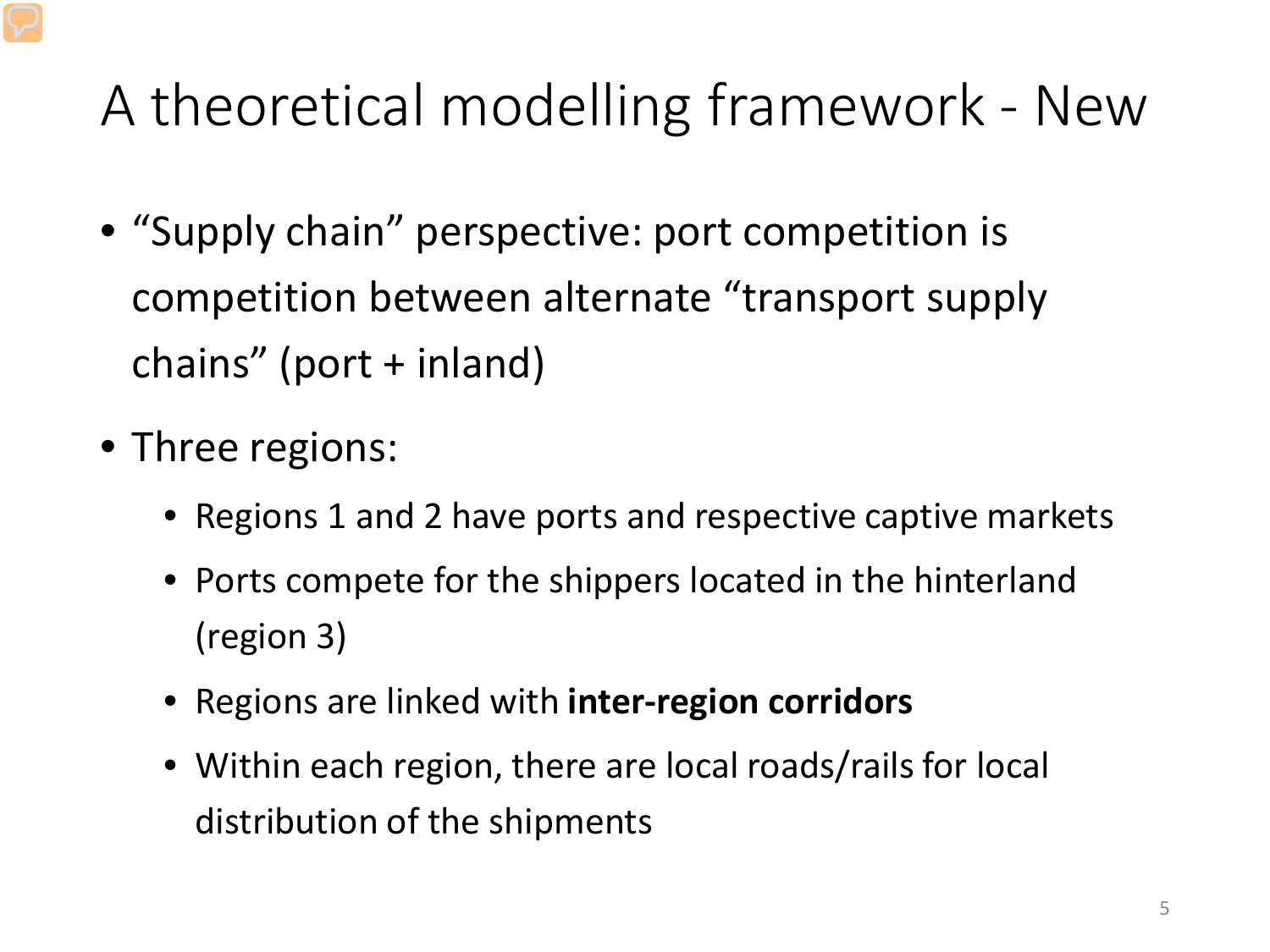- Typical decision variables
	- Regional governments: tolls and capacities for landside transport facilities (e.g. road, rail)
	- Ports: port charges (or, port throughput volumes)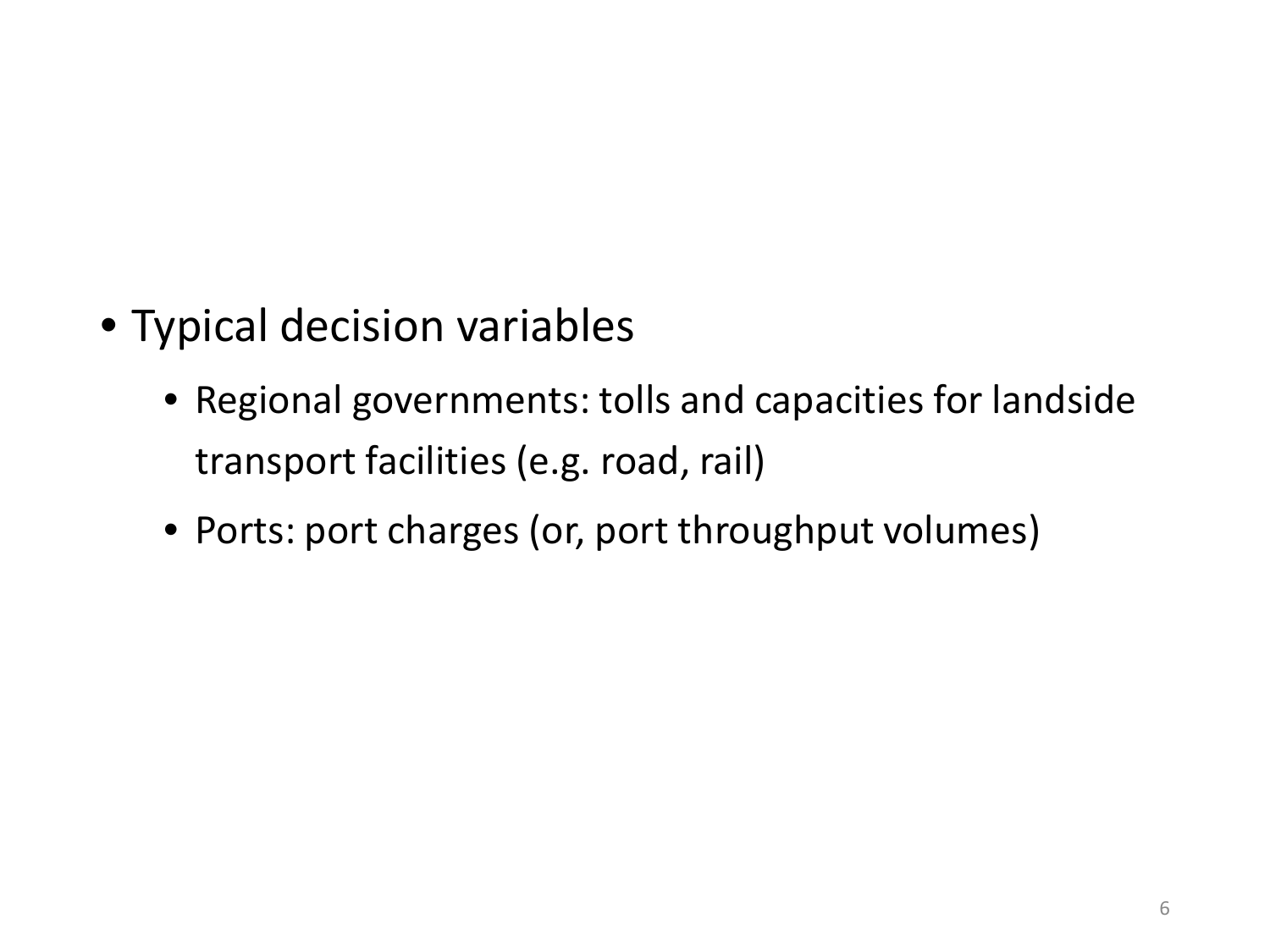

**Ports' decision**: price (p), quantity (q)

**Regional governments' decision**: road tolls (t), capacities (K)

**Shippers** are located within regions 1, 2 and 3, but not along the inter-region corridors. So cargoes from/destined to region 3 must go through the inter-region corridors

"Generalized cost" for shippers in **captive region i (i=1, 2)**:

$$
g_i(p_i, K_i, q_{ii}) = p_i + C_i(q_{ii}, K_i)
$$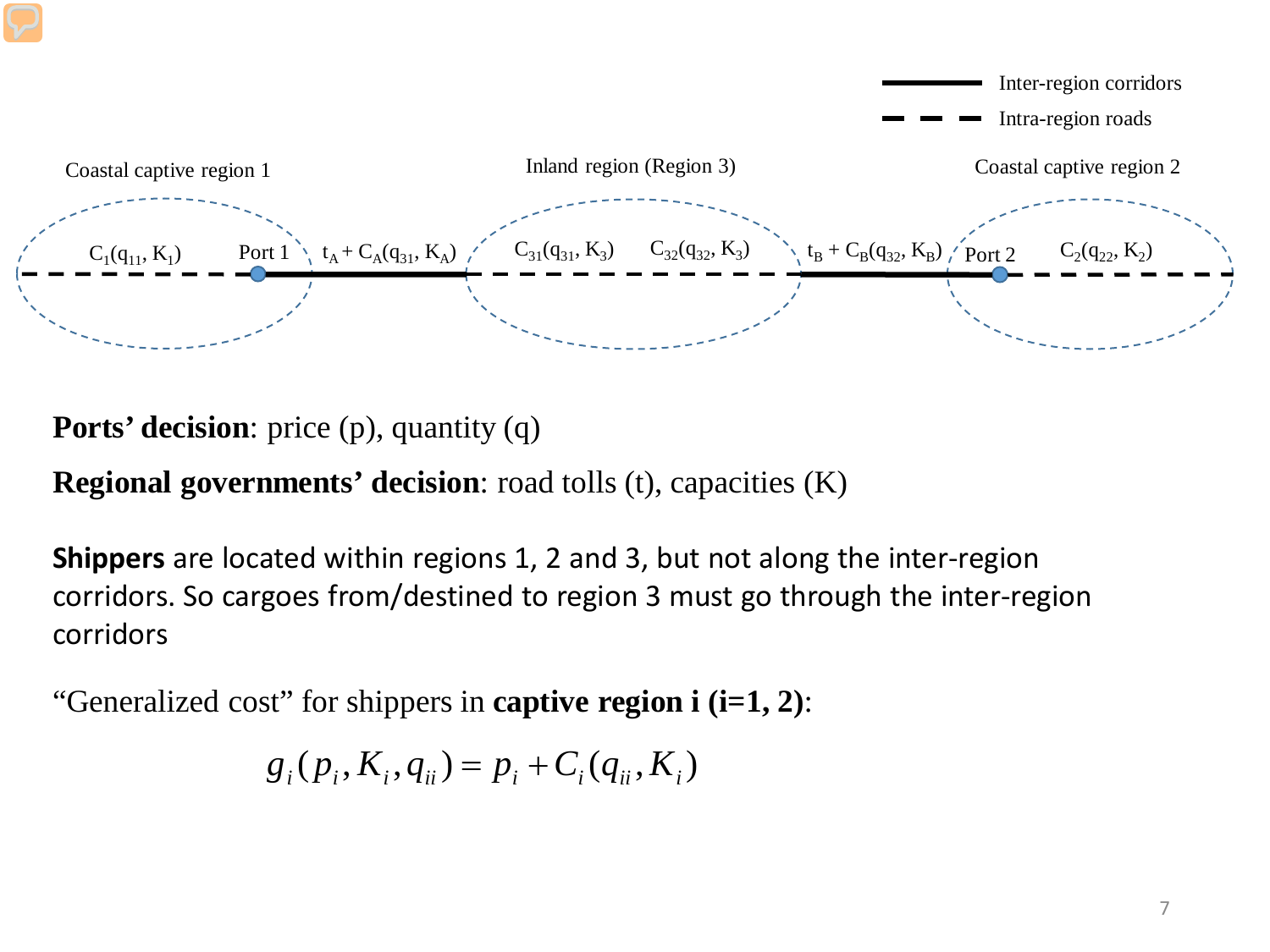

Generalized cost for shippers in the **inland region 3**:

$$
g_{31}(p_1, q_{31}, t_A, K_A, K_3) = p_1 + t_A + C_A(q_{31}, K_A) + C_{31}(q_{31}, K_3)
$$
 if port 1 is chosen  

$$
g_{32}(p_2, q_{32}, t_B, K_B, K_3) = p_2 + t_B + C_B(q_{32}, K_B) + C_{32}(q_{32}, K_3)
$$
 if port 2 is chosen

 $C_{3i}$  = inland transport costs if port i is chosen. We assume the local transport system has capacity  $K_3$ while shippers using different ports will use different parts of the local system and hence the congestion cost within region 3 encountered by shippers using port 1 depends on  $K_3$  as well as  $q_{31}$ .

 $C_A$  (q<sub>31</sub>, K<sub>A</sub>),  $C_B$  (q<sub>32</sub>, K<sub>B</sub>): Costs of going through the inter-region corridors, depending on the corridor investment (e.g. rails or inter-modal connections)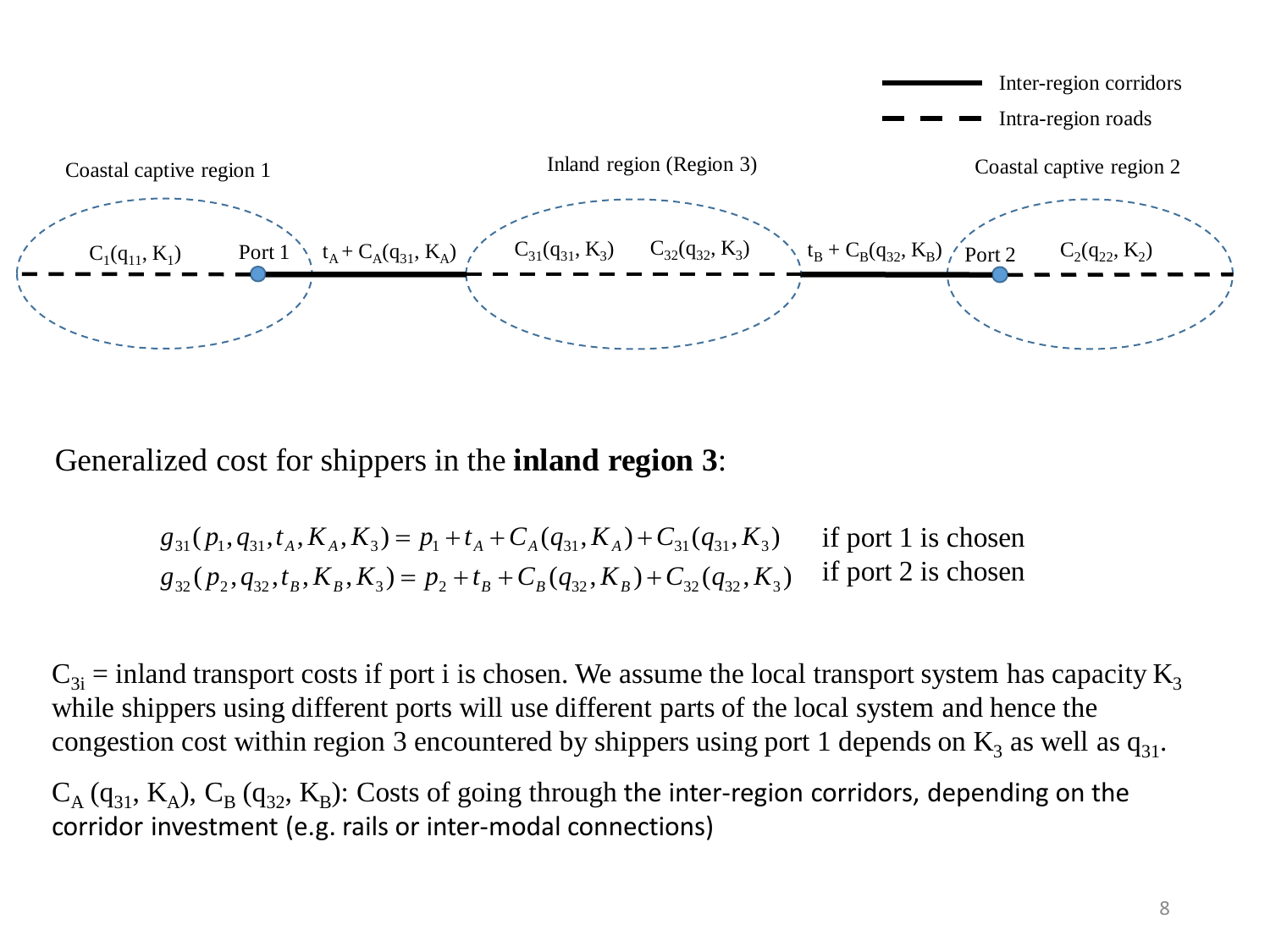In captive region  $i$  (i=1, 2): at equilibrium, the marginal shipper will have inverse demand equalize generalized cost:

$$
\rho_i(q_{ii}) = g_i(p_i, K_i, q_{ii}) \Rightarrow p_i = \rho_i(q_{ii}) - C_i(q_{ii}, K_i) \Rightarrow q_{11}(p_1, K_1), q_{22}(p_2, K_2)
$$

In region 3, the inverse demand is  $\rho_3(q_{31}+q_{32})$ . At equilibrium, there will be:

$$
\rho_3(q_{31} + q_{32}) = g_{31}(p_1, q_{31}, t_A, K_A, K_3) \Rightarrow p_1 = \rho_3(q_{31} + q_{32}) - t_A - C_A(q_{31}, K_A) - C_{31}(q_{31}, K_3)
$$
  
\n
$$
\rho_3(q_{31} + q_{32}) = g_{32}(p_2, q_{32}, t_B, K_B, K_3) \Rightarrow p_2 = \rho_3(q_{31} + q_{32}) - t_B - C_B(q_{32}, K_B) - C_{32}(q_{32}, K_3)
$$
  
\n
$$
\Rightarrow q_{31}(p_1, p_2, t_A, t_B, K_A, K_B, K_3), q_{32}(p_1, p_2, t_A, t_B, K_A, K_B, K_3)
$$

Downward-sloping demands:

$$
\rho_i \leq 0 \quad \forall i = 1, 2, 3
$$

Features of the cost functions:

$$
\frac{\partial C_i(q_j, K_i)}{\partial q_j} > 0, \quad \frac{\partial C_i(q_j, K_i)}{\partial K_i} < 0, \quad \frac{\partial^2 C_i(q_j, K_i)}{\partial K_i \partial q_j} < 0 \quad \forall i = 1, 2, 3, A, B
$$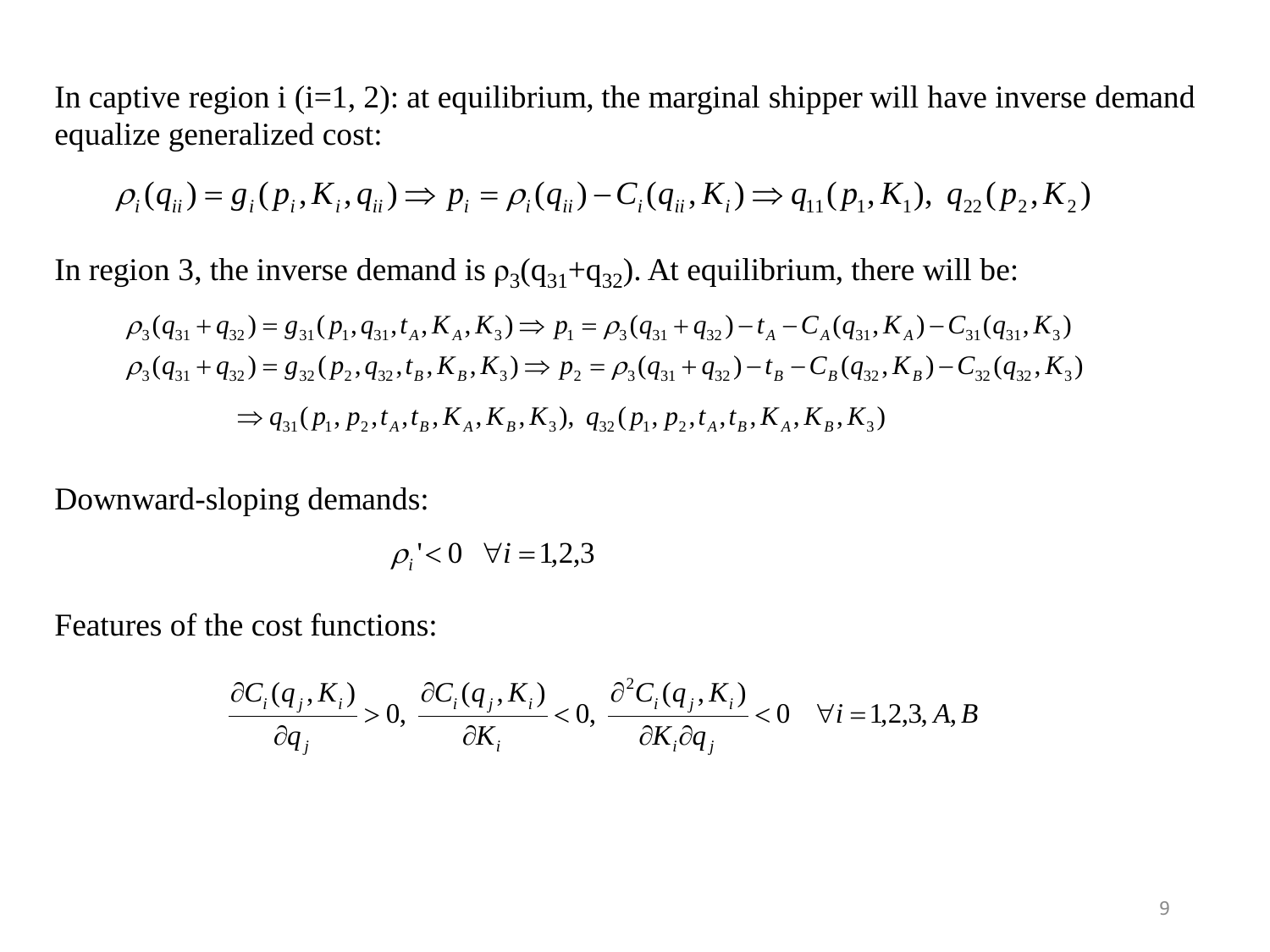#### The above features lead to:

- 1. As a port increases its charge, quantity demanded in its own captive market falls, its inland demand falls, but its rival port's inland demand increases
- 2. Demand of the captive region increases in the captive region's own intra-region road capacity, but it won't be directly affected by the capacity of other corridors/roads
- 3. A port's demand from inland region won't be directly affected by the captive regions' road capacity. However, it will increase if its inter-region corridor capacity increases, and decrease if its rival's inter-region corridor capacity increases
- 4. Investment in corridors/roads affects shippers' sensitivity to port charges
	- Shippers in the captive region become more sensitive to port charge due to its own intra-region road investment
	- A port's demand from inland become more sensitive to its own port charge due to investments in inland roads and in linkages between the captive and inland regions
	- A port's demand from inland becomes more sensitive to its rival's port charge due to investments in inland roads and in linkages between the captive and inland regions

 $∀i = 1,2$  and  $i ≠ i$ 

$$
\frac{\partial q_{ii}}{\partial p_i} < 0, \ \frac{\partial q_{3i}}{\partial p_i} < 0, \ \frac{\partial q_{3i}}{\partial p_j} > 0
$$

$$
\frac{\partial q_{ii}}{\partial K_i} > 0, \frac{\partial q_{ii}}{\partial K_j} = 0
$$

$$
\frac{\partial q_{3i}}{\partial K_{l(l=1,2)}} = 0
$$
  

$$
\frac{\partial q_{31}}{\partial K_A} > 0, \quad \frac{\partial q_{31}}{\partial K_B} < 0, \quad \frac{\partial q_{32}}{\partial K_B} > 0, \quad \frac{\partial q_{32}}{\partial K_A} < 0
$$

$$
\frac{\partial}{\partial K_i} \left( \frac{\partial q_{ii}}{\partial p_i} \right) < 0
$$
\n
$$
\frac{\partial}{\partial K_3} \left( \frac{\partial q_{3i}}{\partial p_i} \right) < 0, \frac{\partial}{\partial K_A} \left( \frac{\partial q_{3i}}{\partial p_i} \right) < 0, \frac{\partial}{\partial K_B} \left( \frac{\partial q_{3i}}{\partial p_i} \right) < 0
$$
\n
$$
\frac{\partial}{\partial K_3} \left( \frac{\partial q_{3i}}{\partial p_j} \right) > 0, \frac{\partial}{\partial K_A} \left( \frac{\partial q_{3i}}{\partial p_j} \right) > 0, \frac{\partial}{\partial K_B} \left( \frac{\partial q_{3i}}{\partial p_j} \right) > 0
$$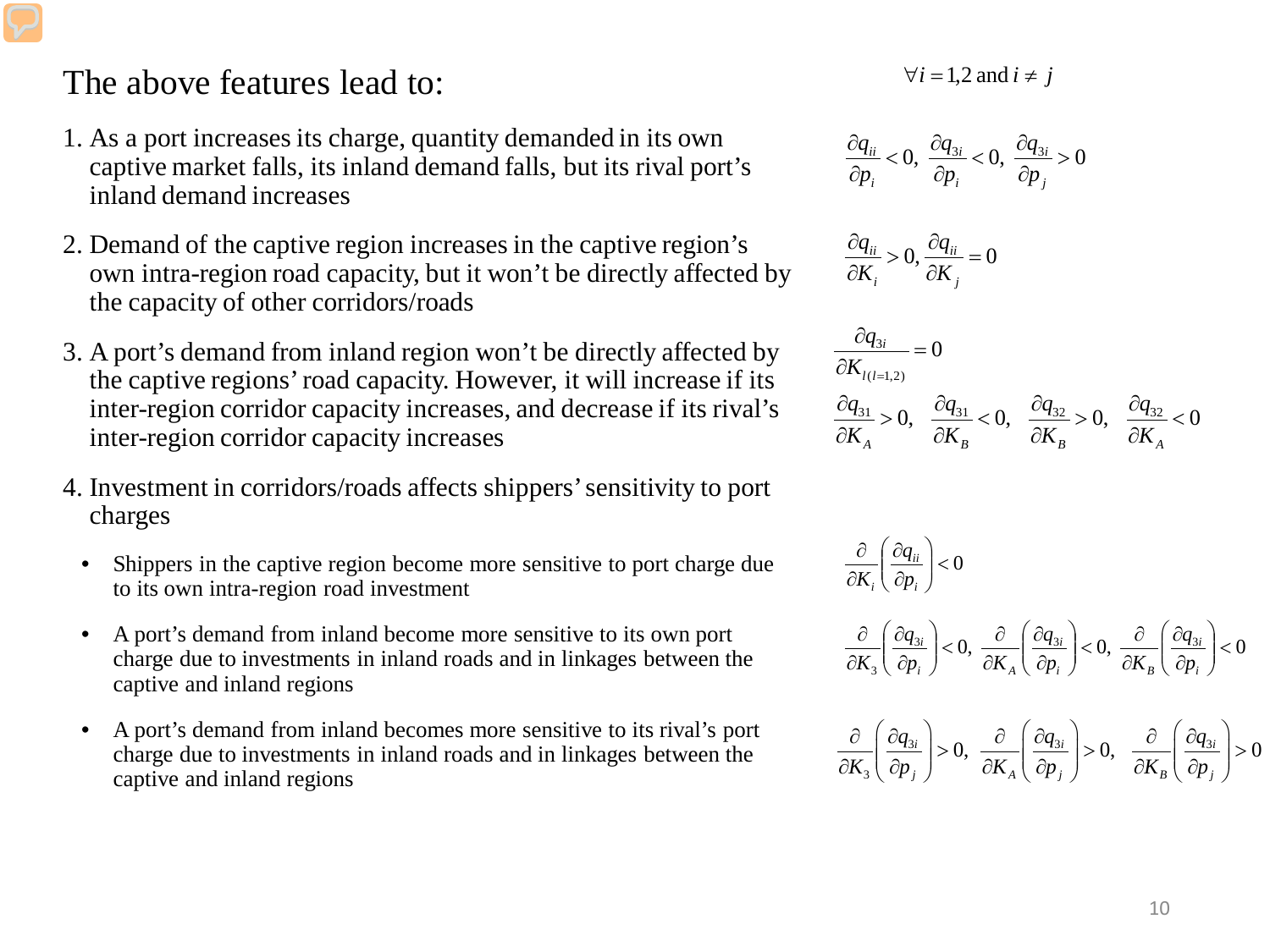Connection with the linear-city model (e.g. Basso & Zhang, 2007; Czerny, Hoffer & Mun, 2014; Wan, Basso & Zhang, 2016)

- Linear-city model
	- Shippers are uniformly located along the intra-region roads with density equal to 1
	- Let intra-region transport cost per unit of distant be  $t = 1/K$
	- In captive region i,  $q_{ii}$  = the distance (d<sub>i</sub>) between the port and the marginal shipper. The transport cost of the marginal shipper will be  $C_i(K_i, d_i)=d_i/K_i = q_{ii}/K_i = C_i(q_{ii}, K_i)$
	- In inland region 3,  $q_{3i}$  = the distance (d<sub>3i</sub>) between the boundary of inland region and the marginal shipper. The transport cost of the marginal shipper will be  $C_{3i}(K_{3},$  $d_{3i}$ )= $d_{3i}/K_3$  =  $q_{3i}/K_3$  =  $C_{3i}(q_{3i}, K_3)$
	- There are N shippers evenly distributed in the inland region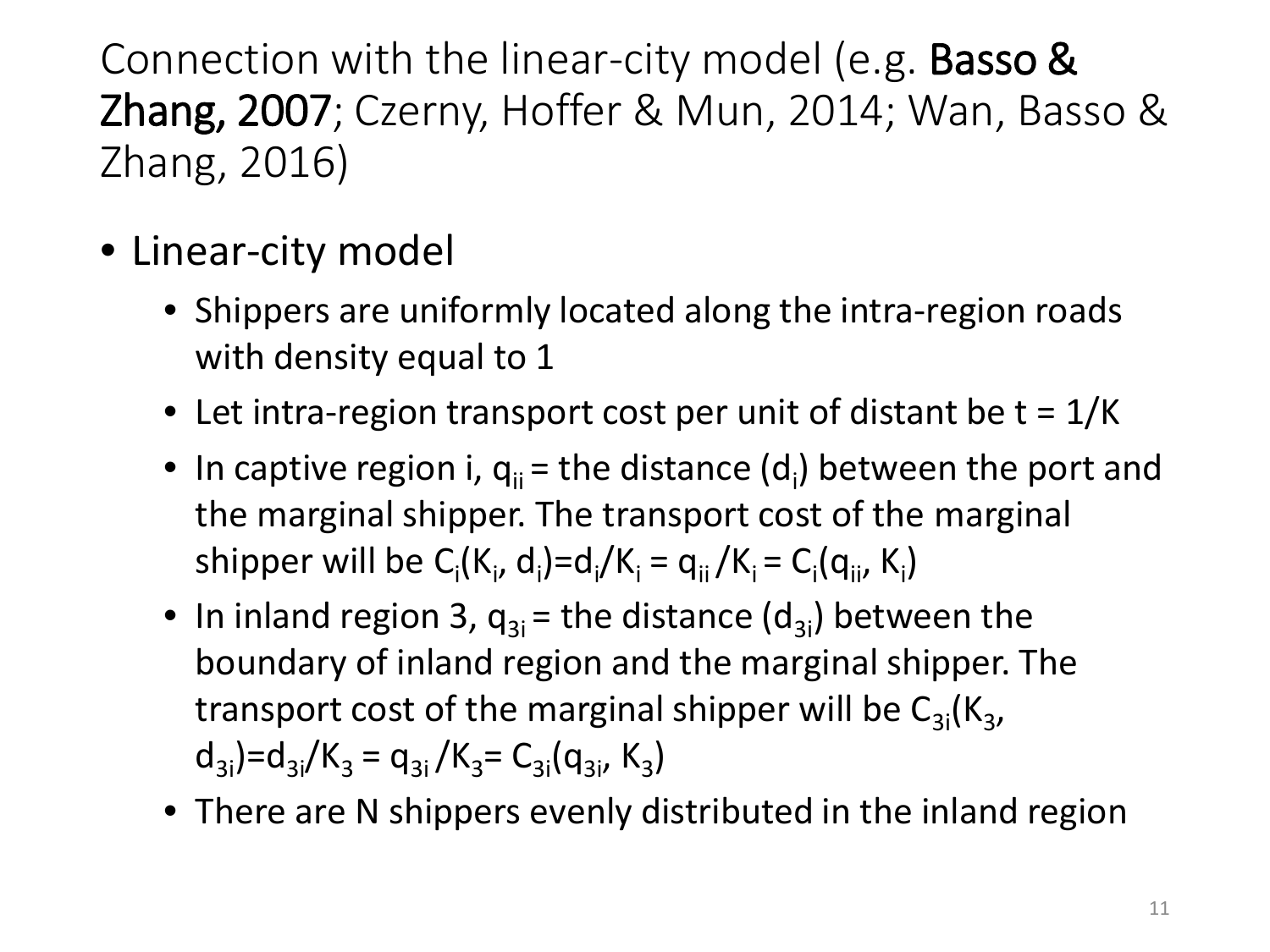

Shippers in captive region i  $(i=1, 2)$  will ship the goods as long as the gross utility (V) exceeds the generalized shipping cost. At equilibrium, the marginal shipper located at  $d_i$  will have:

$$
V = p_i + C_i(K_i, d_i) = p_i + C_i(q_{ii}, K_i)
$$

At equilibrium, the marginal shipper in region 3 will have:

$$
p_1 + t_A + C_A(q_{31}, K_A) + C_{31}(K_3, d_{31}) = p_2 + t_B + C_B(q_{32}, K_B) + C_{32}(K_3, d_{32})
$$
  
\n
$$
\Rightarrow p_1 + t_A + C_A(q_{31}, K_A) + C_{31}(q_{31}, K_3) = p_2 + t_B + C_B(q_{32}, K_B) + C_{32}(q_{32}, K_3)
$$

Then:  $q_{11} = K_1 (V - p_1), q_{22} = K_2 (V - p_2)$ 

$$
q_{31} = \frac{\left(\frac{1}{K_B} + \frac{1}{K_3}\right)N + \left(p_2 - p_1\right) + \left(t_B - t_A\right)}{\frac{1}{K_A} + \frac{1}{K_B} + \frac{2}{K_3}}, \quad q_{32} = \frac{\left(\frac{1}{K_A} + \frac{1}{K_3}\right)N + \left(p_1 - p_2\right) + \left(t_A - t_B\right)}{\frac{1}{K_A} + \frac{1}{K_B} + \frac{2}{K_3}}
$$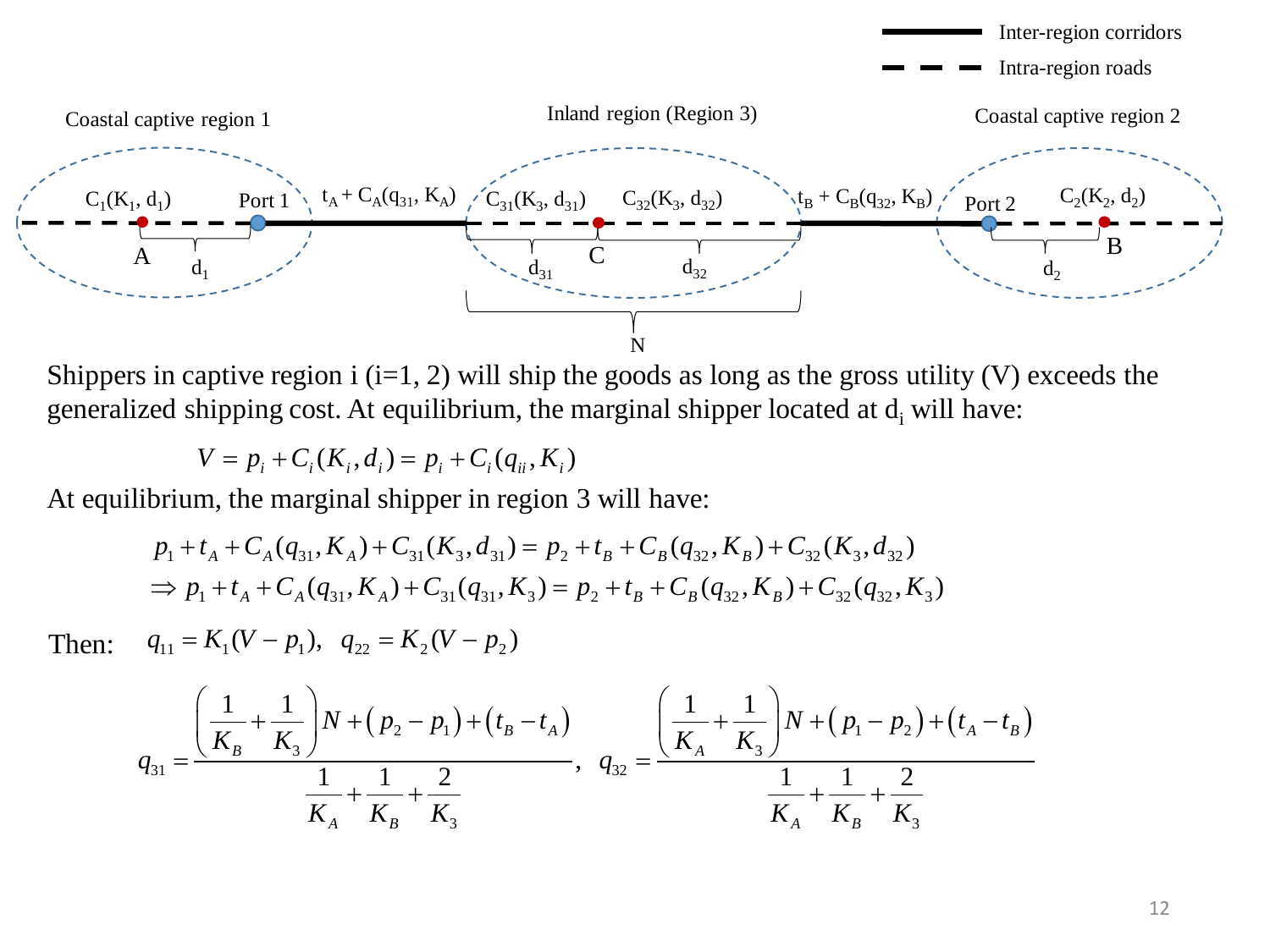Linear-city model (cont'd)

- These demand functions satisfy all the comparativestatics results above
- So the linear-city model is a **special case** of our general framework
- Furthermore, we can obtain the closed-form solution for the second-stage pricing game (but not for the first-stage investment game)
- The linear-city model can nevertheless facilitate simulation exercises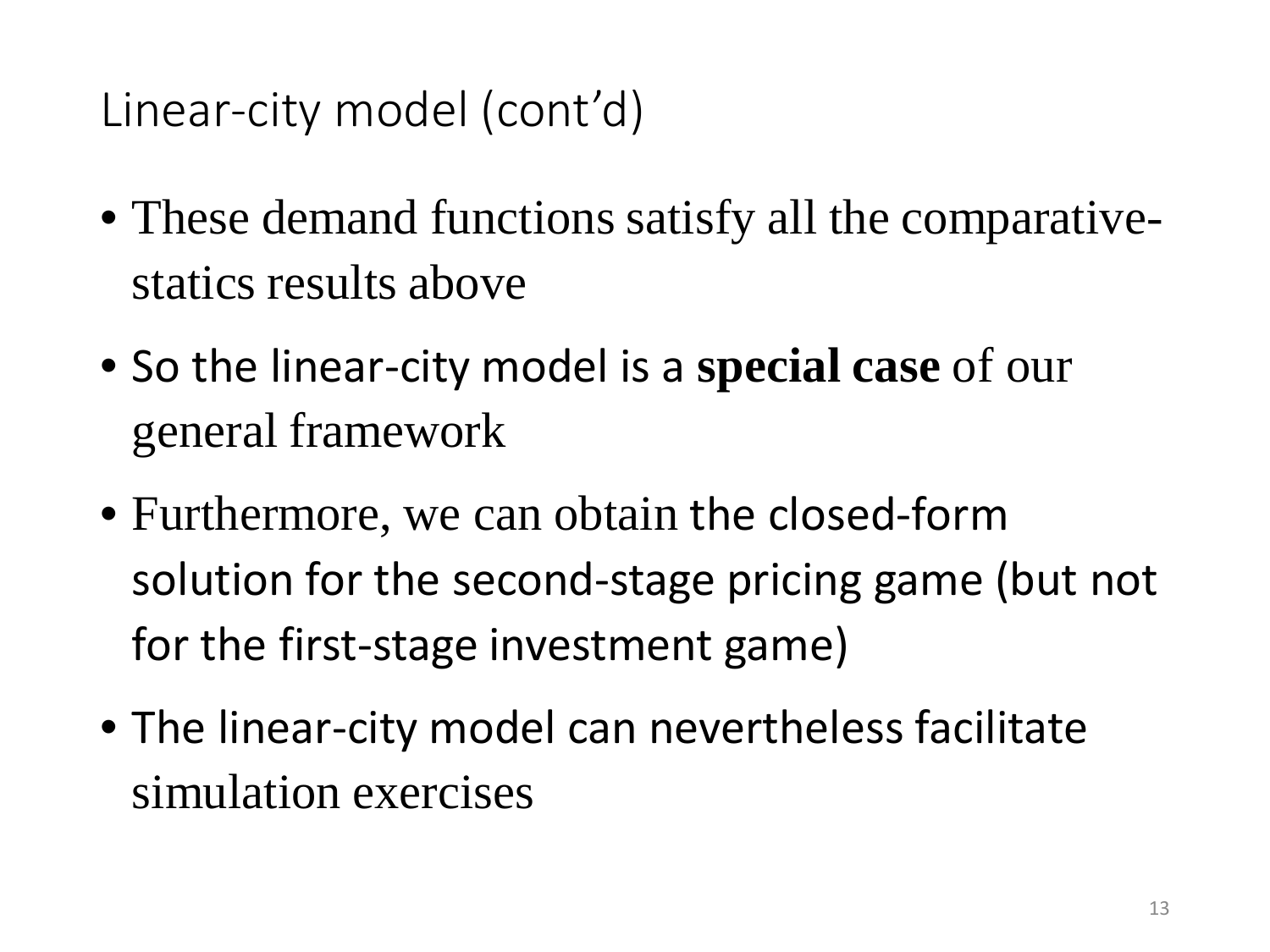#### Markets and hinterland access systems included in analytical papers with duopoly ports

|                            | <b>Captive</b> | <b>Inland market</b>                 | Captive        | <b>Inland road</b>    | <b>Inter-region</b>                              | <b>Port</b>                     |
|----------------------------|----------------|--------------------------------------|----------------|-----------------------|--------------------------------------------------|---------------------------------|
|                            | markets        | (the third region)                   | regions' road  |                       | corridors                                        | congestion                      |
| De Borger et<br>al. (2008) | N <sub>o</sub> | Yes                                  | N <sub>o</sub> | N <sub>o</sub>        | Yes, with local<br>users not related to<br>ports | Yes                             |
| Zhang $(2008)$             | N <sub>o</sub> | Yes                                  | N <sub>o</sub> | N <sub>o</sub>        | Yes, so-called local<br>roads                    | Yes, so-<br>called<br>corridors |
| Wan & Zhang<br>(2013)      | N <sub>o</sub> | Yes                                  | N <sub>o</sub> | N <sub>o</sub>        | Yes, with local<br>users not related to<br>ports | N <sub>o</sub>                  |
| Czerny et al.<br>(2014)    | Yes            | Yes, in the form of<br>transshipment | N <sub>o</sub> | Yes,<br>shipping cost | N <sub>o</sub>                                   | N <sub>o</sub>                  |
| Wan et al.<br>(2016)       | Yes            | Yes                                  | Yes            | Yes                   | N <sub>o</sub>                                   | N <sub>o</sub>                  |

Note: Port congestion can be considered as congestion on the cargo-dedicated corridor linking the port to the local transport system, as all port-related traffic has to pass this corridor.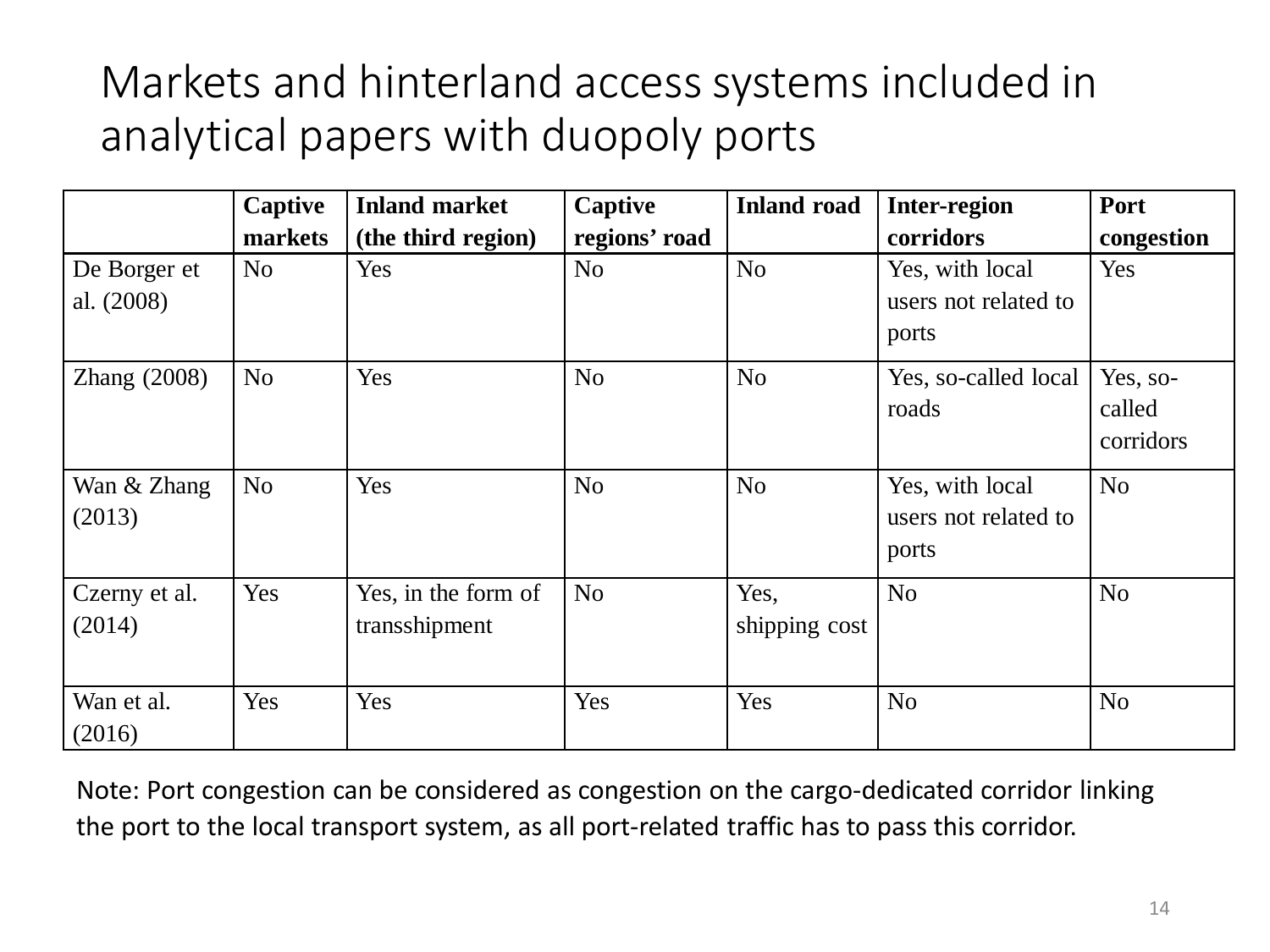#### Investment and pricing decisions, and decisionmakers on hinterland access facilities and ports

|                  | Captive           | <b>Inland road</b> | <b>Inter-region</b>         | Port           | <b>Game structure</b>          |
|------------------|-------------------|--------------------|-----------------------------|----------------|--------------------------------|
|                  | regions' road     |                    | corridors                   | (ownership)    |                                |
| De Borger et al. | NA (Not           | <b>NA</b>          | $K_A$ , $K_B$ set by        | Prices set by  | Stage 1: governments set       |
| (2008)           | applicable)       |                    | regional                    | private ports  | corridor capacities            |
|                  |                   |                    | governments;                |                | Stage 2: ports set prices      |
|                  |                   |                    | exogenous $t_A$ , $t_B$     |                |                                |
| Zhang $(2008)$   | <b>NA</b>         | <b>NA</b>          | Exogenous $K_A$ ,           | Quantities or  | Stage 1: ports set volumes or  |
|                  |                   |                    | $K_B$ , $t_A$ , $t_B$       | prices set by  | prices                         |
|                  |                   |                    |                             | private ports  |                                |
| Wan & Zhang      | <b>NA</b>         | <b>NA</b>          | Exogenous $K_A$ ,           | Quantities set | Stage 1: ports set volumes     |
| (2013)           |                   |                    | $K_{B}$ , $t_{A}$ , $t_{B}$ | by private or  |                                |
|                  |                   |                    |                             | public ports   |                                |
| Czerny et al.    | N <sub>o</sub>    | Exogenous          | <b>NA</b>                   | Prices set by  | Stage 1: ports decide          |
| (2014)           |                   |                    |                             | private or     | privatization or not           |
|                  |                   |                    |                             | public ports   | Stage 2: ports set prices      |
| Wan et al.       | $K_1, K_2$ set by | $K_3$ set by       | <b>NA</b>                   | Prices set by  | Stage 1: regional governments  |
| (2016)           | regional          | regional           |                             | private or     | choose the form of cooperation |
|                  | governments       | governments        |                             | public ports   | Stage 2: governments choose    |
|                  |                   |                    |                             |                | road capacities                |
|                  |                   |                    |                             |                | Stage 3: ports set prices      |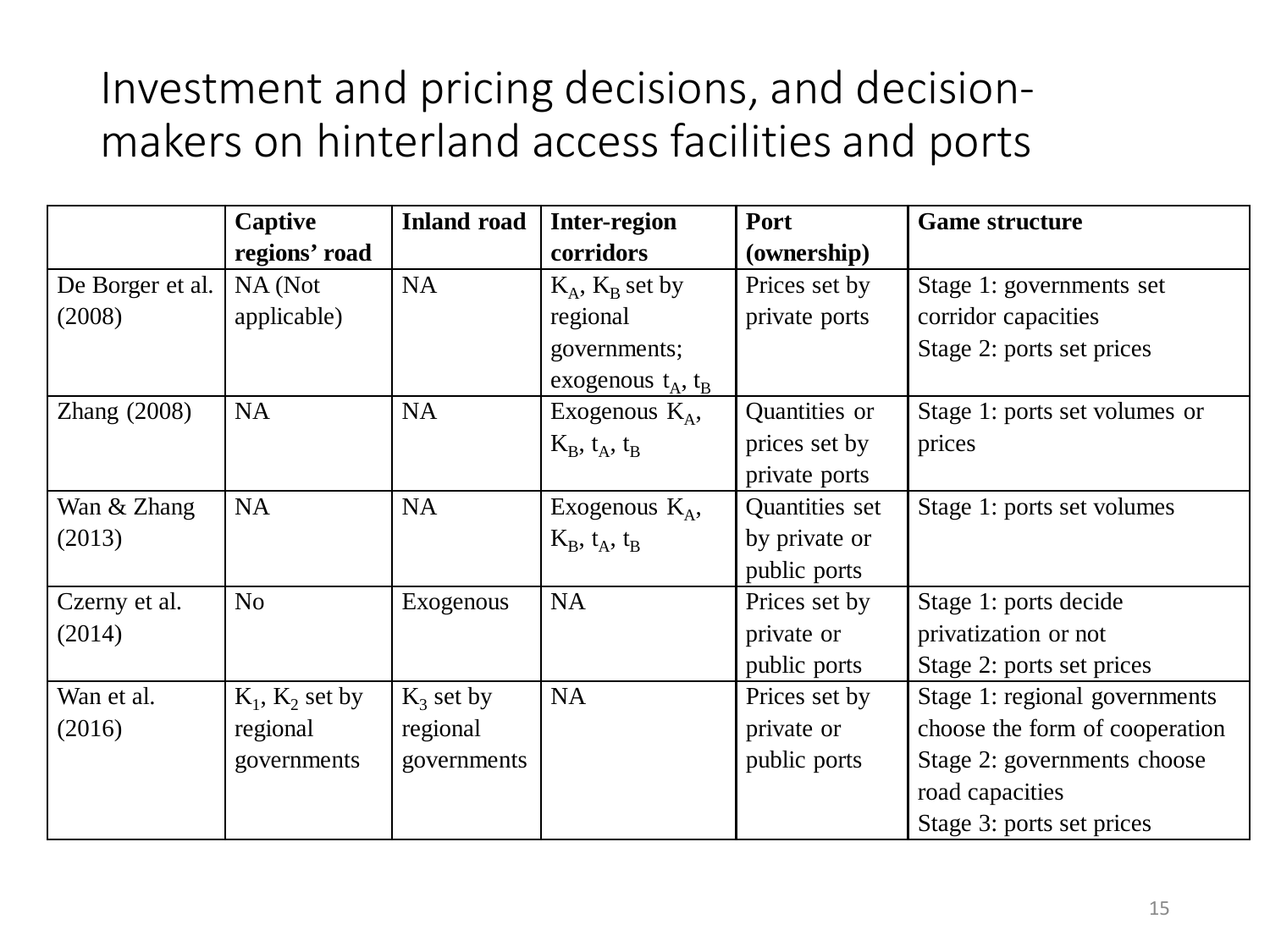#### Impacts of hinterland accessibility on ports' decision variables

|                                                                                                              |                 | <b>Decision variable: price</b>                     |                                           | Decision variable: quantity                            |                          |
|--------------------------------------------------------------------------------------------------------------|-----------------|-----------------------------------------------------|-------------------------------------------|--------------------------------------------------------|--------------------------|
|                                                                                                              |                 | <b>Private</b>                                      | <b>Public</b>                             | <b>Private</b>                                         | <b>Public</b>            |
| Increase inter-region corridor<br>capacity $(K_A)$ – excl. captive                                           | Own (port $1$ ) | $+$ (most likely)                                   |                                           | $+$                                                    | $+$                      |
| markets<br>(De Borger et al., 2008; Zhang,<br>2008; Wan & Zhang, 2013)                                       | Rival (port 2)  | $\overline{a}$                                      |                                           |                                                        |                          |
| Reduce inter-region corridor toll                                                                            | Own (port $1$ ) |                                                     |                                           | $+$                                                    | $\overline{0}$           |
| $(t_A)$ - excl. captive markets and<br>local commuters<br>(Wan & Zhang, 2013)                                | Rival (port 2)  |                                                     |                                           |                                                        | $\Omega$                 |
| Reduce inter-region corridor toll<br>$(t_A)$ - excl. captive markets but<br>incl. local commuters paying the | Own (port $1$ ) |                                                     |                                           | $+$ (large commuter<br>value of time)<br>- (otherwise) | $\overline{\phantom{a}}$ |
| same toll as trucks<br>(Wan & Zhang, 2013)                                                                   | Rival (port 2)  |                                                     |                                           | - (large commuter<br>value of time)<br>$+$ (otherwise) | $^{+}$                   |
| Increase captive intra-region road<br>capacity $(K_1)$                                                       | Own (port $1$ ) | $+$ (if captive markets are large)<br>- (otherwise) |                                           |                                                        |                          |
| (Wan et al., 2016)                                                                                           | Rival (port 2)  | $+$ (if captive markets are large)<br>- (otherwise) | $\overline{a}$                            |                                                        |                          |
| Increase inland intra-region road<br>capacity $(K_3)$                                                        | Own (port $1$ ) |                                                     | - (most likely)<br>$+$ (only if K1 >> K2) |                                                        |                          |
| (Wan et al., 2016)                                                                                           | Rival (port 2)  |                                                     | - (most likely)<br>$+$ (only if K2 >> K1) |                                                        |                          |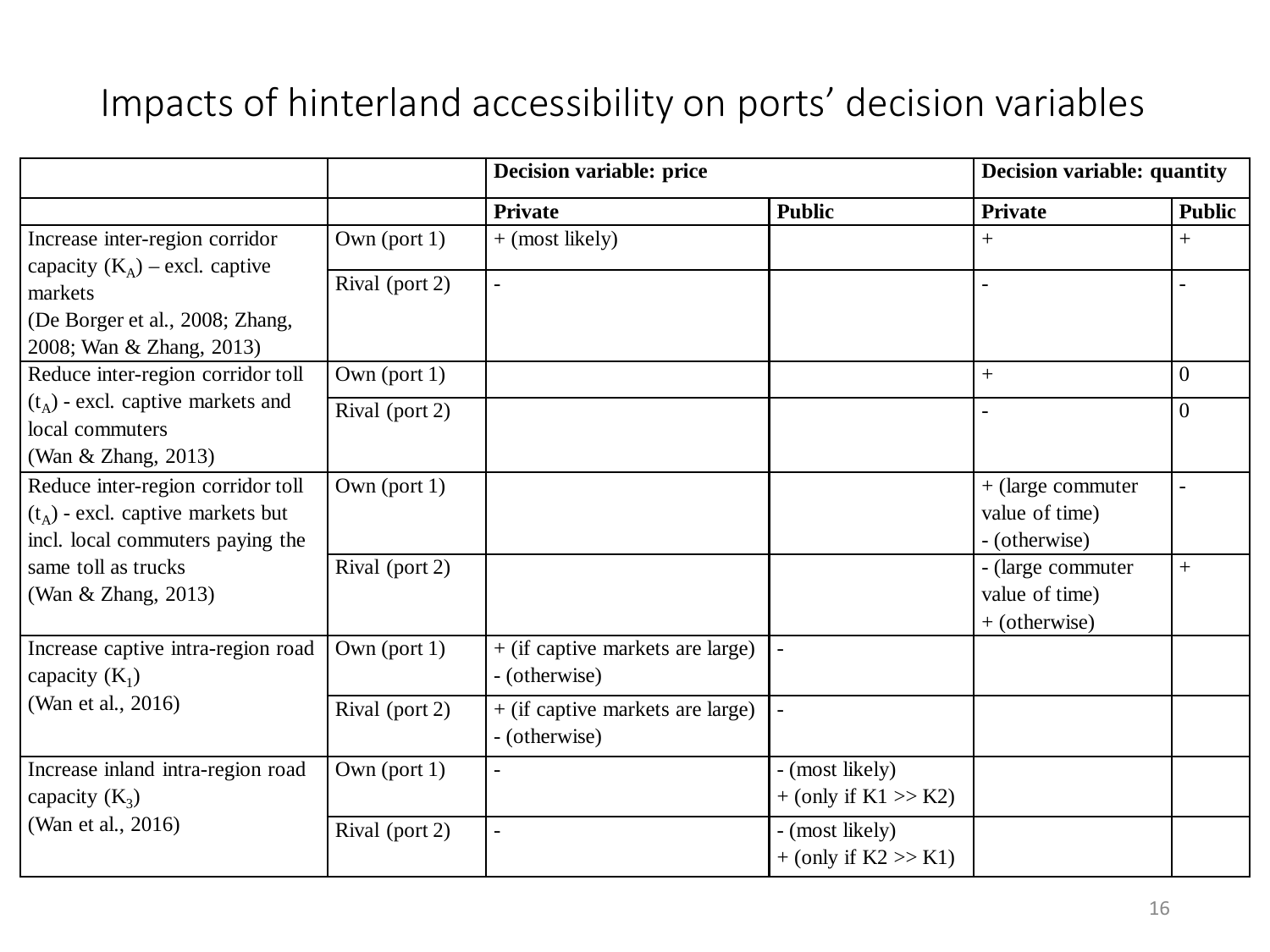Implications when ports competing in prices

- As  $\partial \pi_2/\partial p_1 > 0$  (or  $\partial W_2/\partial p_1 > 0$ ) and prices are strategic complements
	- When there are no captive markets: improving accessibility in interregion corridor makes a port "soft"

 $\rightarrow$  Region 1 should overinvest in K<sub>A</sub> (or substantially cut t<sub>A</sub>)

• Improving accessibility in intra-region roads of the captive region makes a port soft only when captive market is large and ports are private

 $\rightarrow$  Region 1 should overinvest in K<sub>1</sub> only when ports are private and captive markets are large;

 $\rightarrow$  Region 1 should underinvest in K<sub>1</sub> otherwise

• Improving accessibility in intra-region roads of the inland region tends to make a port "tough"

 $\rightarrow$  Region 1 should induce inland to underinvest in K<sub>3</sub>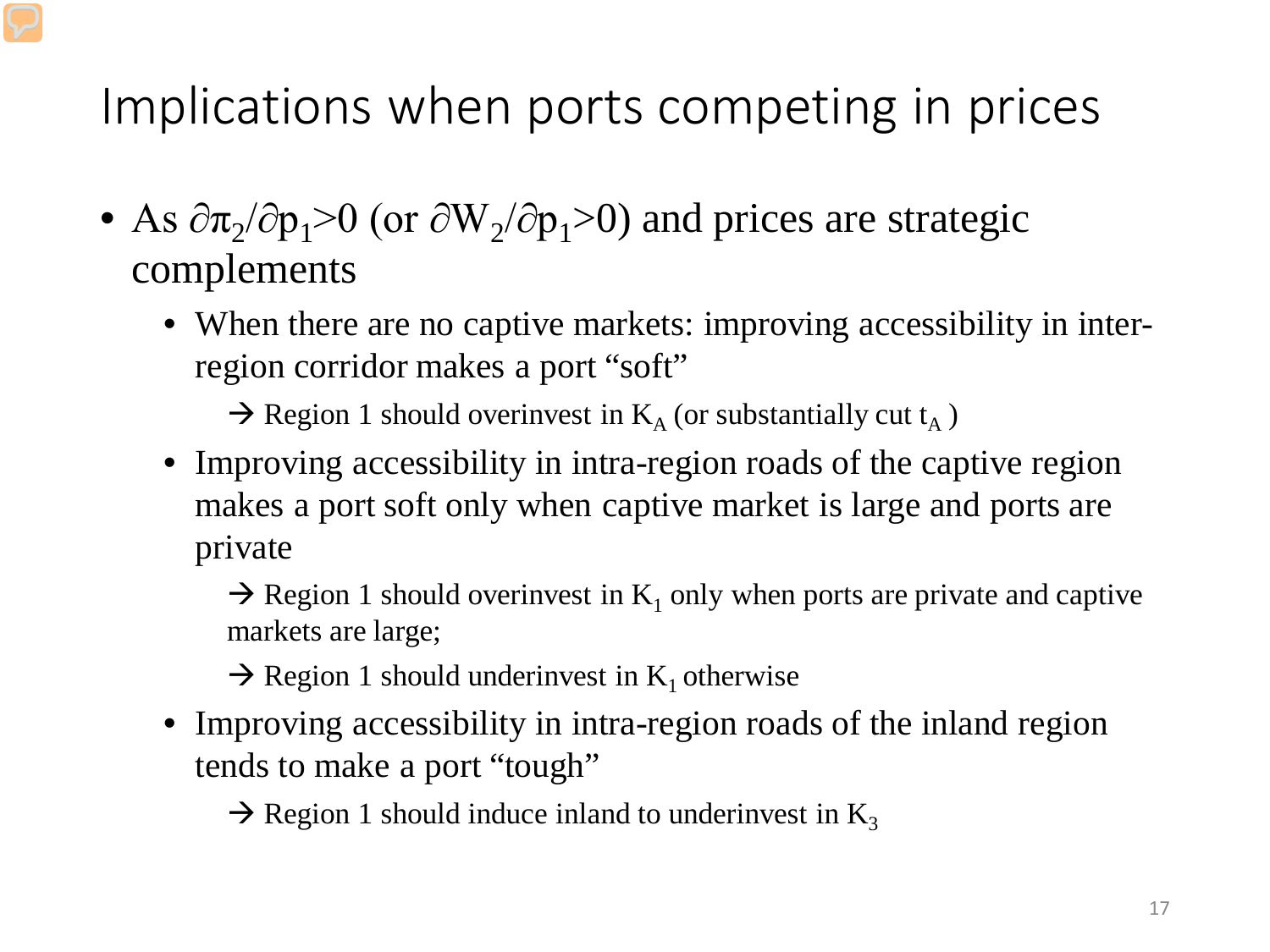Implications when ports competing in quantities

- When there are no captive markets
- As  $\partial \pi_2/\partial q_1$ <0 (or  $\partial W_2/\partial q_1$ <0) and quantities are strategic substitutes
	- When ports are private, improving accessibility in inter-region corridor makes a port tough (unless commuters' value of time is small)
		- $\rightarrow$  Region 1 should overinvest in K<sub>A</sub> (or substantially cut t<sub>A</sub>)
	- When ports are public:
		- Improving accessibility by adding capacity makes the port tough  $\rightarrow$ Region 1 should overwnvest in  $K_A$
		- Improving accessibility by cutting corridor toll makes the port soft  $\rightarrow$  Region 1 should not cut t<sub>A</sub>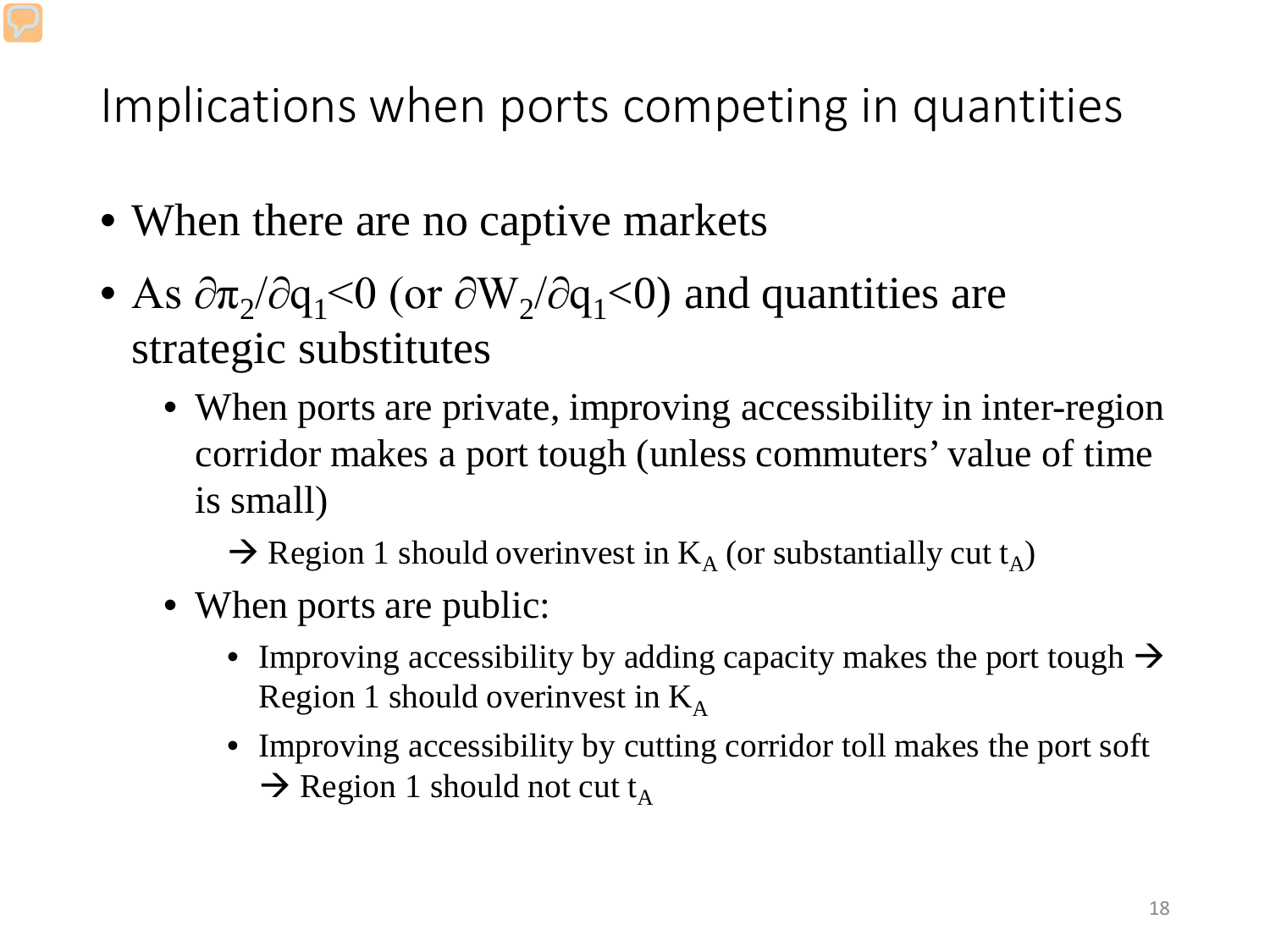# Other issues studied in the literature

- Optimal port pricing and investment policies (De Borger et al., 2008; Wan and Zhang, 2013)
- Port privatization (Czerny et al., 2014)
	- When captive market is small, privatization tends to happen and leads to higher port region's welfare
	- When captive market is large, lowering in third-region accessibility will make privatization produce higher regional welfare, but regional governments will keep ports public unless the third-region accessibility is extremely low (a case of "prisoners' dilemma")
	- Asymmetric country sizes: the smaller country has a greater incentive to privatize its port operation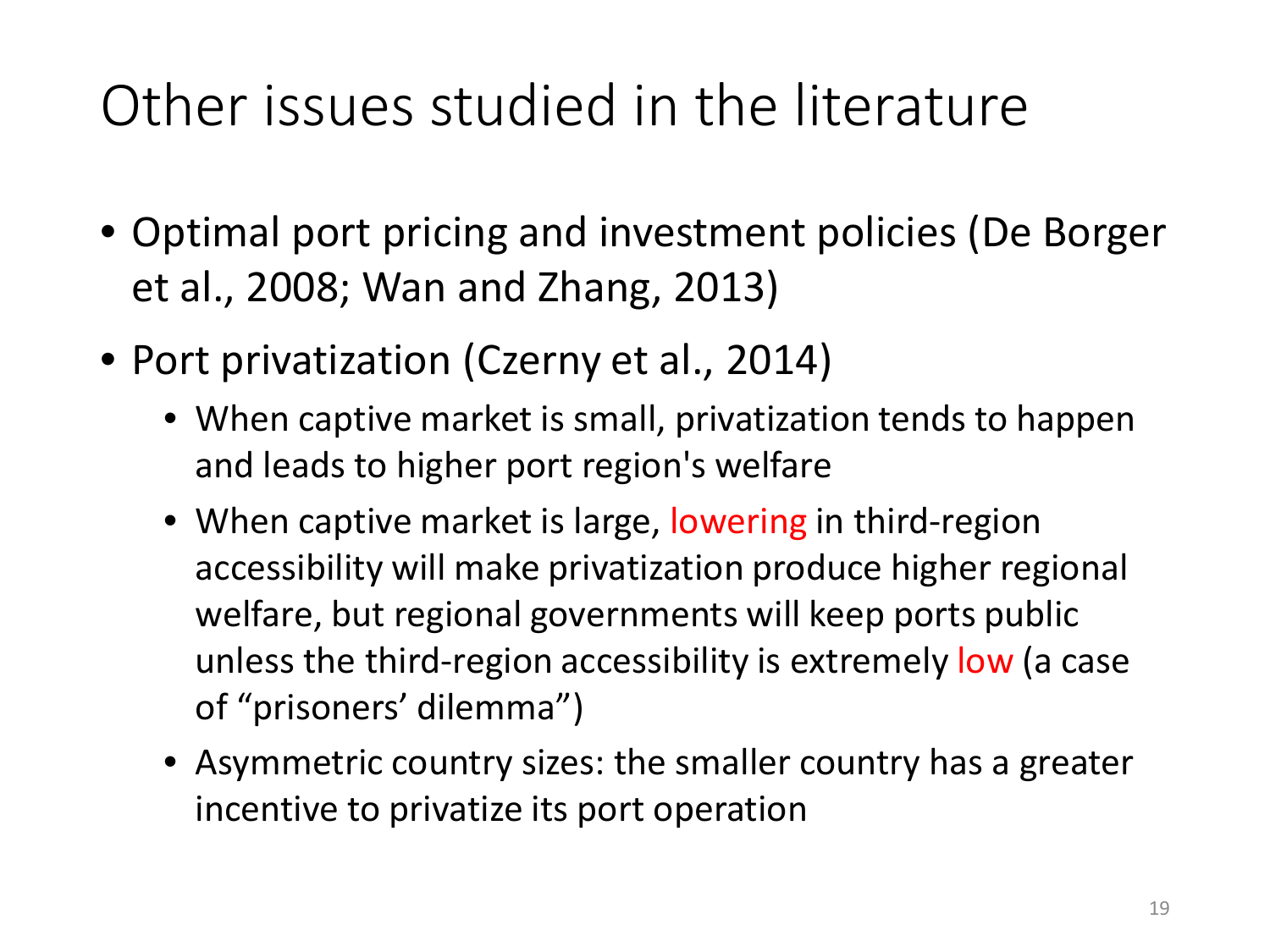#### Ports being complements in port charges

- Matsushima and Takauchi (2014)
	- Trade between two countries must use both trading partners' ports, and goods go through (by sea or land) between the two ports  $\rightarrow$  transport cost
	- Domestic demand for goods made domestically increases in both port charges and transport cost
	- Foreign demand for domestically made goods (i.e. port traffic volume) decreases in both port charges and transport cost
	- Port charges are strategic substitutes
	- Lower transport cost shifts both reaction functions outward  $\rightarrow$ equilibrium port charges increase, and such an impact is stronger for private ports than public ports

 $\rightarrow$  When transport cost is very low, port privatization is more likely to happen and private ports tend to charge more than public ports; When transport cost is very high, the opposite holds.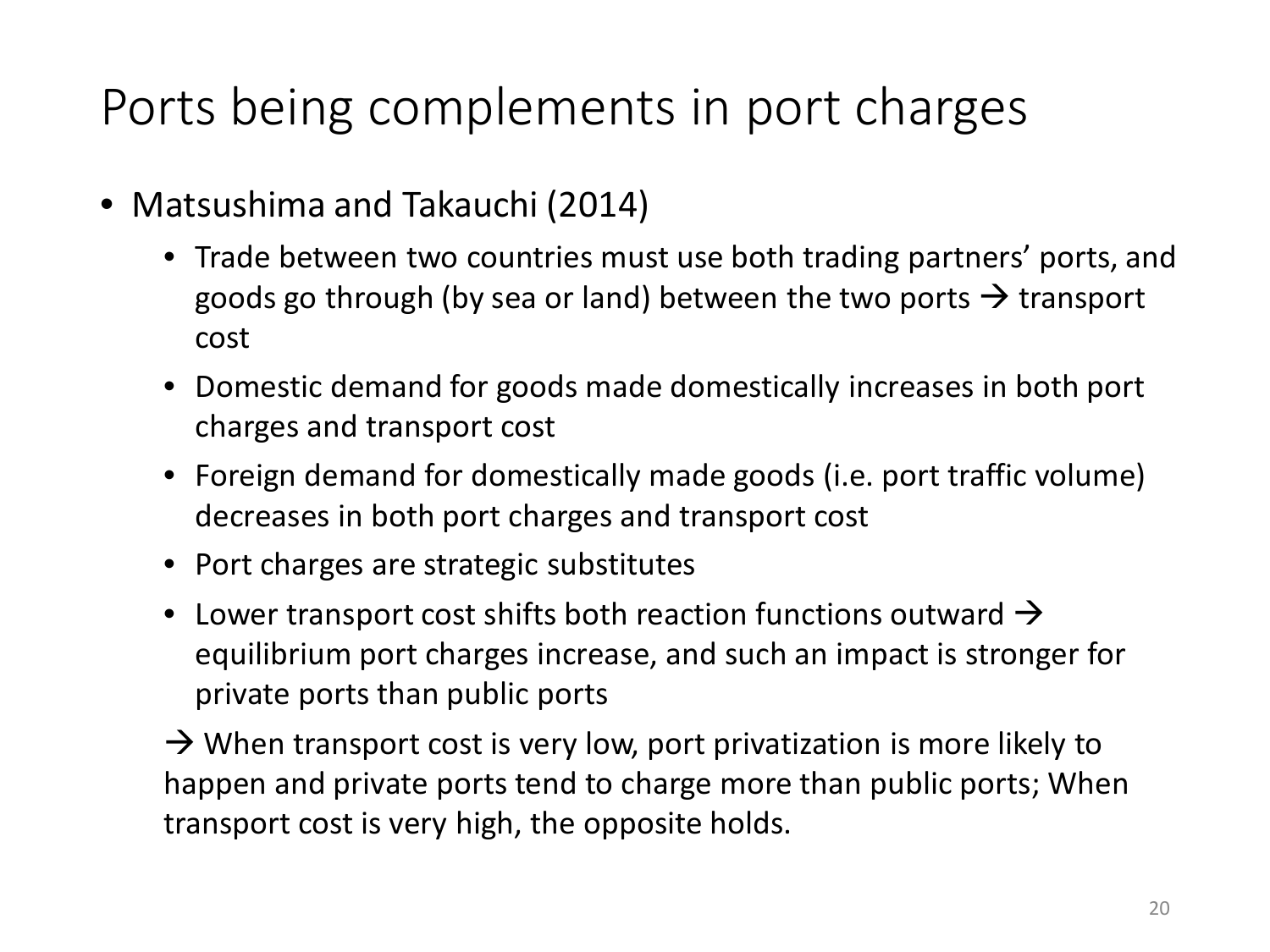## Other issues studied in the literature (cont'd)

- **Inter-regional coordination** among local governments when investing in hinterland accessibilities (Wan et al., 2016)
	- When ports are public, the worst coalition (coalition between two captive port regions) is stable when captive markets are large; the non-cooperative case is stable when captive markets are small
	- When ports are private, the coalition between one captive region and the inland is stable if captive markets are small; non-cooperative case is stable when captive markets are large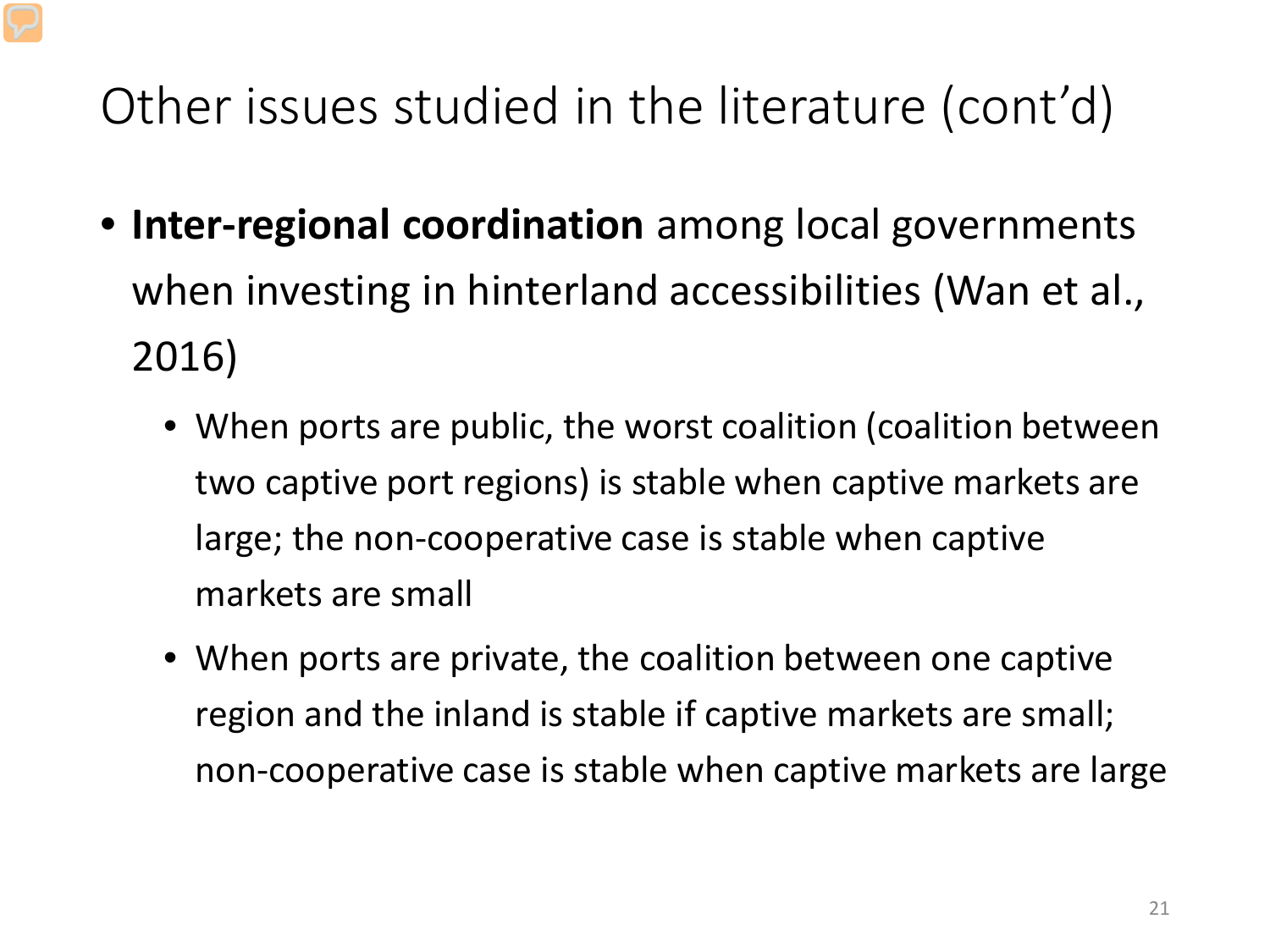#### Ports being complements in port congestion costs ("knock on" effect)

- Jiang et al. (2017)
	- Ships call two ports in sequence and in a circle
	- Each cargo (shipment) only pays the port charge of its destination port
	- Each port serves its own market and hence ports do not compete for shippers
	- However, the delay due to congestion in the first port will be carried over and added to the delay of cargoes to be handled in the second port – the "knock on" effect
	- Such congestion externality makes the ports look like "competing":
		- An increase in one port's charge reduces its traffic and congestion, leading to less knock-on effect and hence an increase in the other port's traffic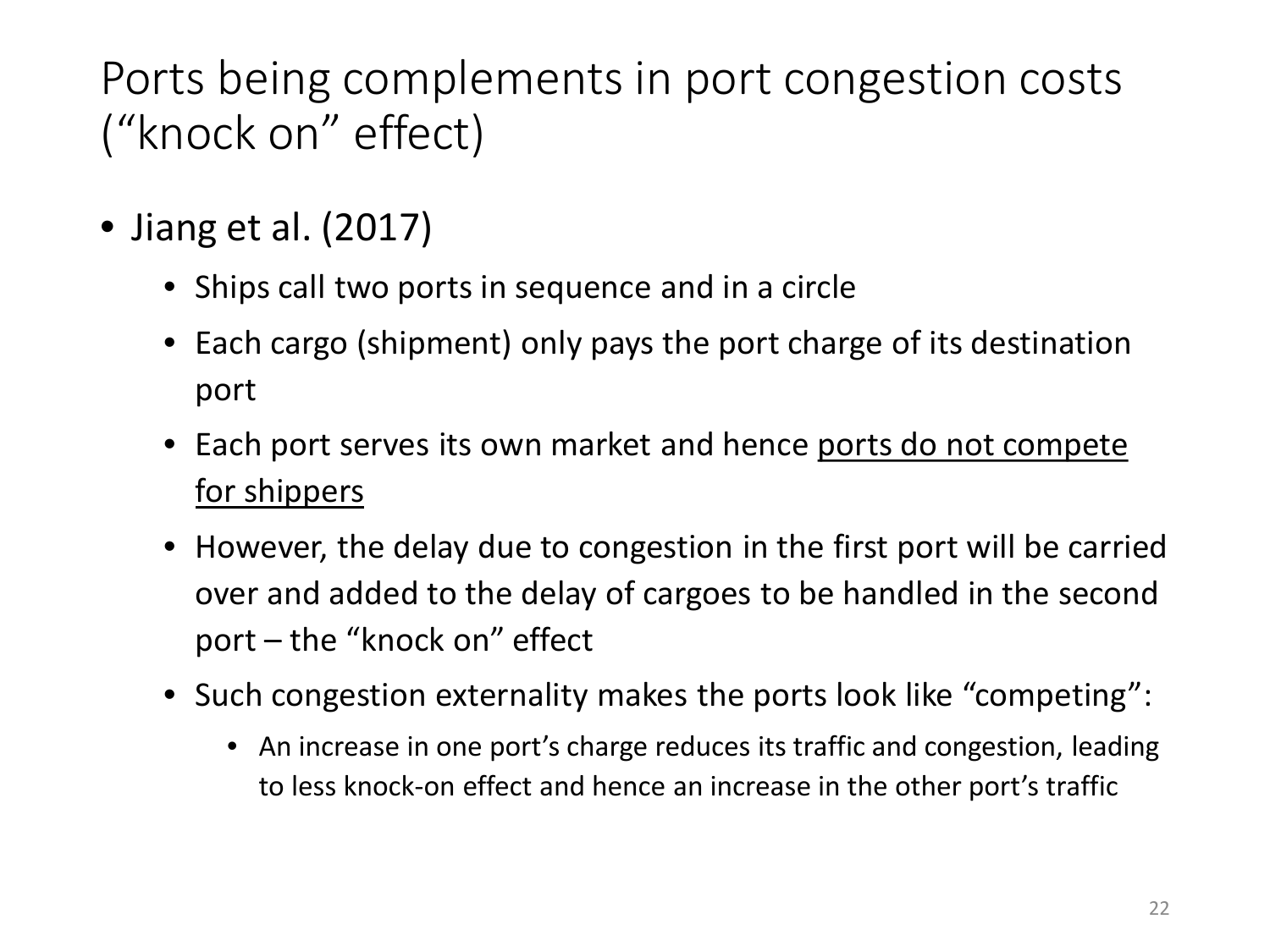- Jiang et al. (2017) (cont'd)
	- However, when the knock-on effect is strong, such "competition" might be harmful to social welfare by charging too low and invest too little  $\rightarrow$  Common ownership of the ports might be desirable
		- Two independent profit-maximizing ports may set port charges below the social optimum
		- Independent operation leads to substantially less capacity investment compared with social optimum and joint profit maximization; the latter two have the same capacity investment rule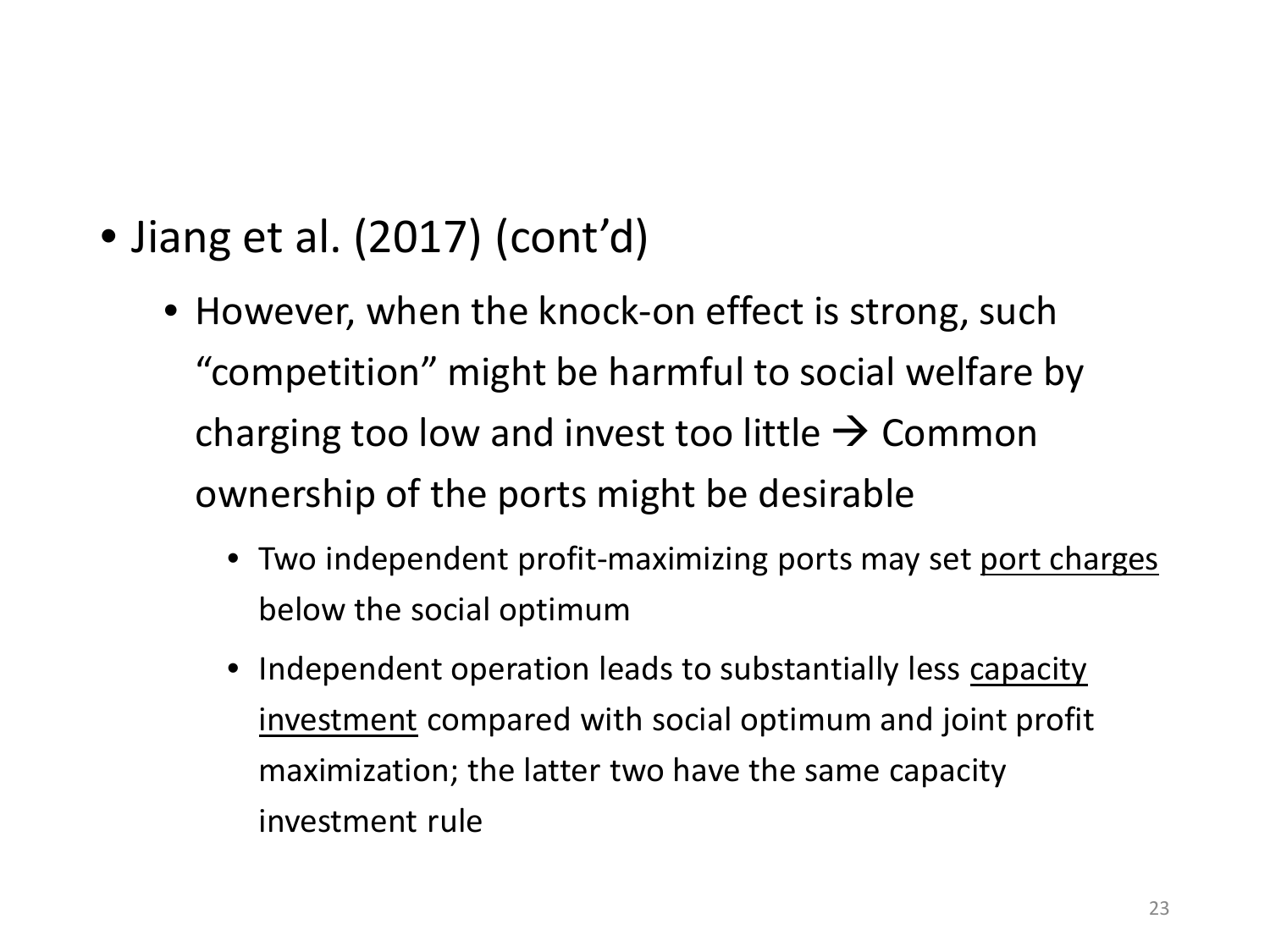# Missing pieces in analytical models

- Port congestion + captive markets
	- Similarly, a rail/road link between the port and the rest of the transport system and the link is shared by both captive and inland cargos, e.g. the bridge linking Yangshan Port to Shanghai
	- Capacity change on this link affect both the captive and inland cargos as the case of port  $\rightarrow$  who should make such an investment? Port? Local government?
- Inter-region corridors + captive markets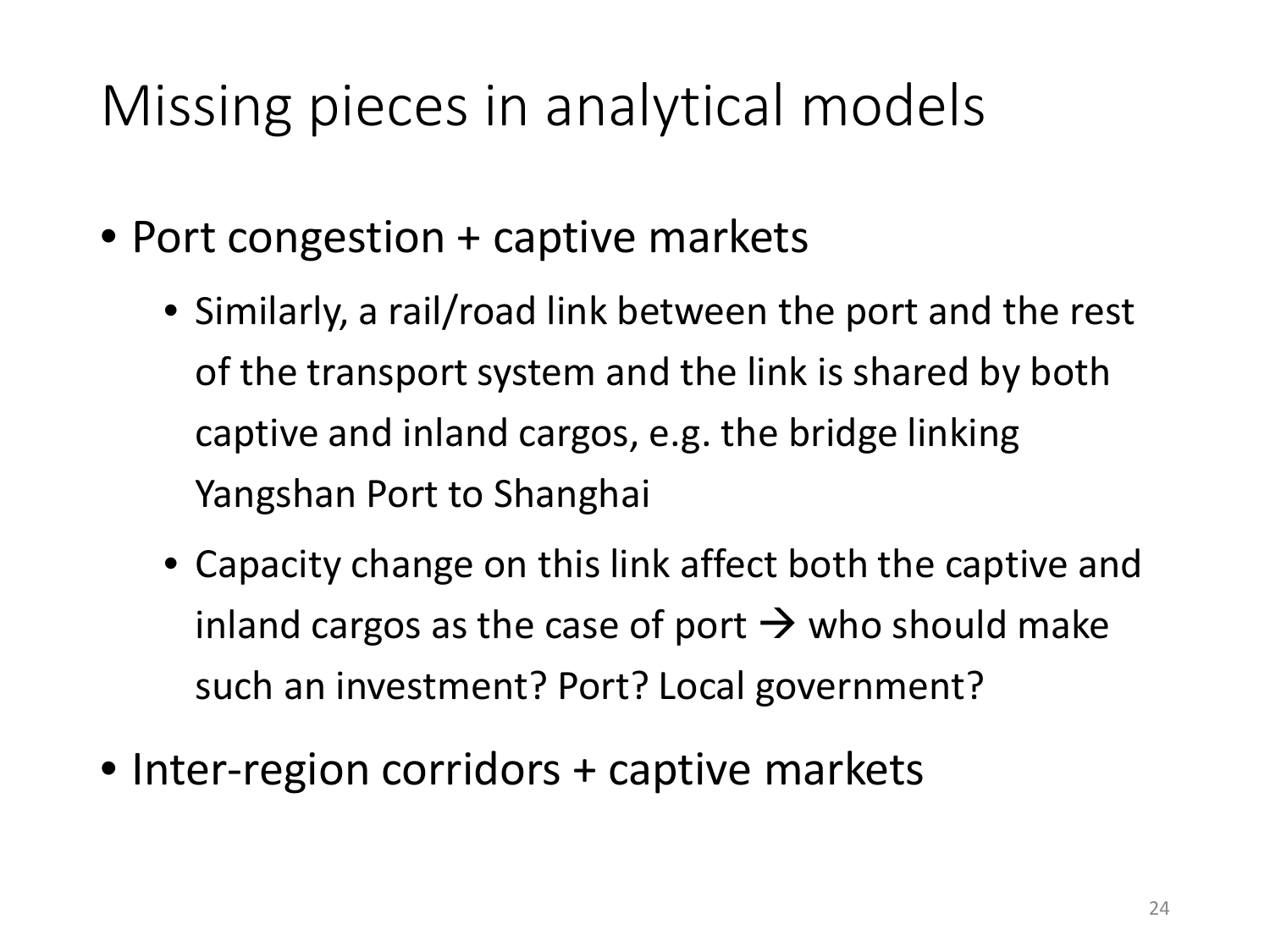## Missing pieces in analytical models (cont'd)

- Local commuter traffic within inland region 3
- A comprehensive comparison
	- Price vs. quantity competitions
	- Private vs. public ports
- Asymmetric (mixed) port ownership; asymmetric captive market sizes
- Shipping lines' behavior: e.g. Wu et al. (2017) "Do larger ships visit fewer regions/ports? An empirical analysis on global liners serving China"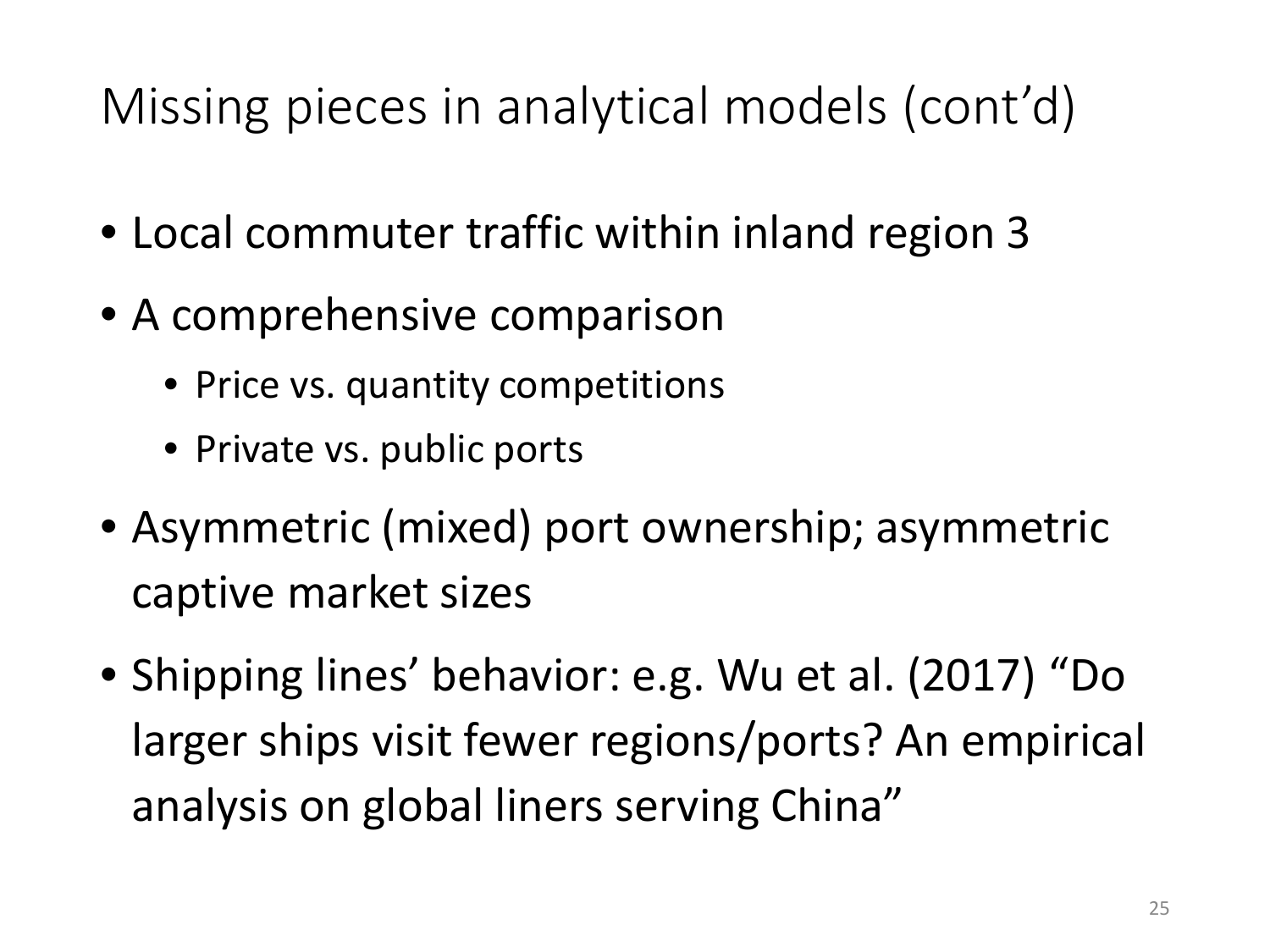Relevant empirical questions to validate assumptions in theoretical models

- Who set port/terminal charges and capacities in a port and their objective functions? (Tezuka & Ishii, 2016)
	- Are they constrained by certain contracts or regulations?
	- Different facilities are owned/operated by different players, while owners/operators may not be the final decision makers
	- Do public (government-owned) ports maximize social welfare or which part of the social welfare?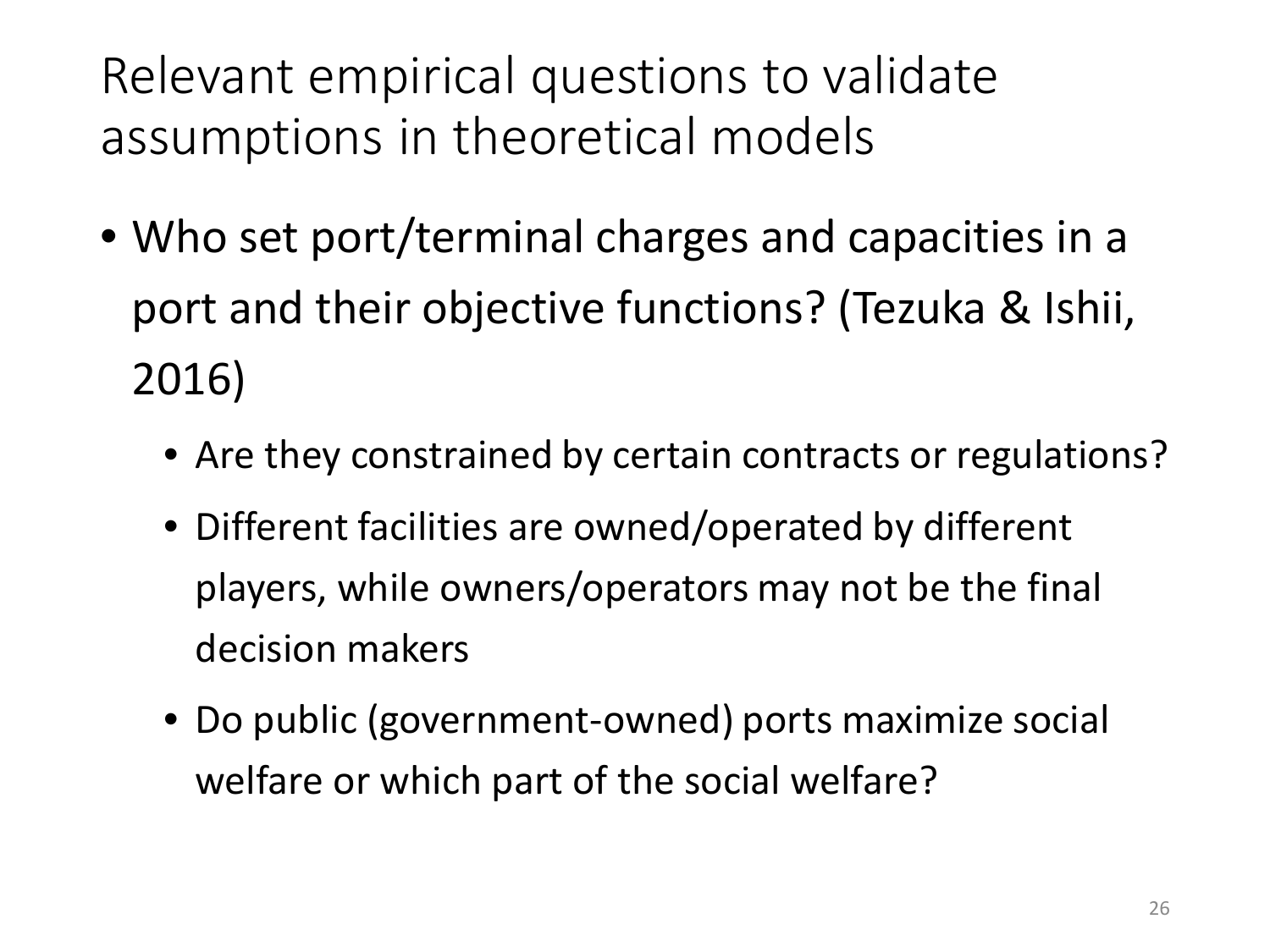Relevant empirical questions to validate assumptions in theoretical models (cont'd)

- Relationship between ports: substitutes or complements, or both?
- Port strategies: price vs. quantity
- Impacts of various accessibility improvements on port charges and throughput volumes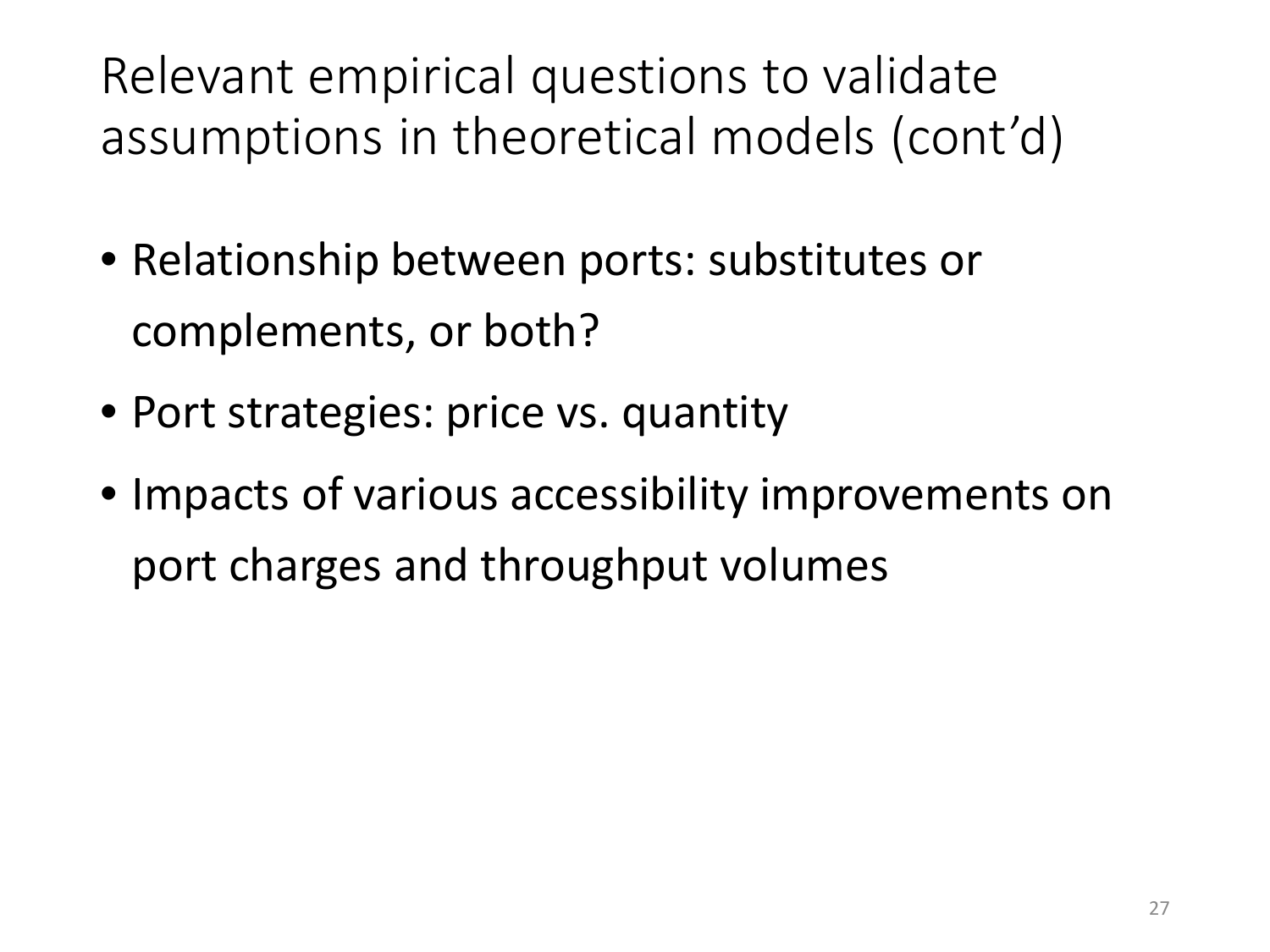### Existing empirical studies

- Limited empirical studies testing the relationship between port charge (or quantity) and landside accessibility
- Econometric models mainly investigate the impact on port throughput (or market share) but not port charge
- Multinomial logistic or binary logit models
	- Inland to port distance, transport cost, or transport time as one of the variables that determine the net utility of shipping via a port vs. other alternative ports
	- Estimate ports' market-share change if any of the determining factors changes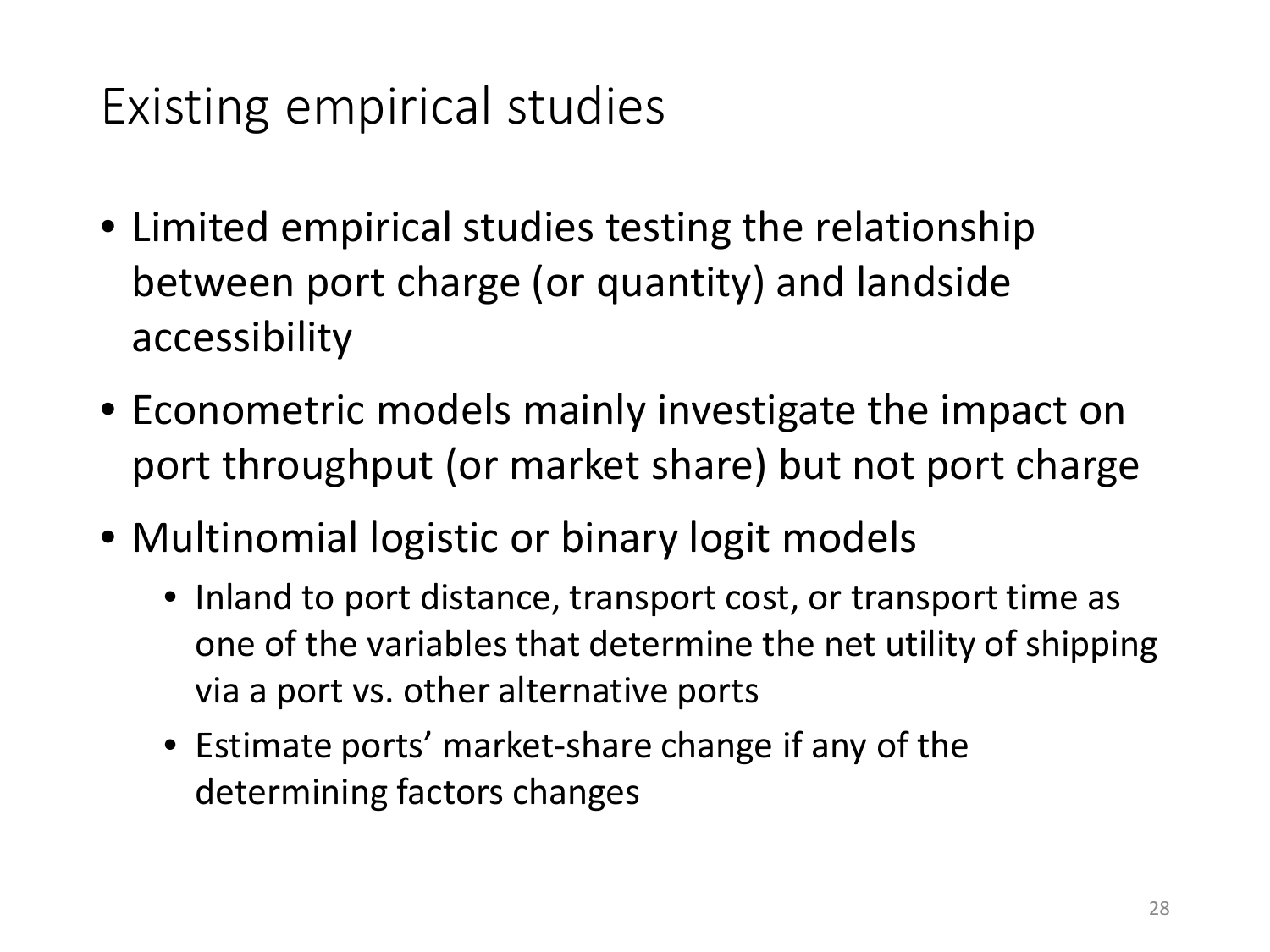#### Other econometric models

- Impact on port throughput (Wan et al., 2013)
	- A panel of 11 US container ports; annual data from 1982 to 2009
	- Linear regression in log-log form
	- Dependent variable (DV) = container throughput;
	- Hinterland accessibility-related independent variable (IV) = Own or rival's urban road congestion (i.e. delay per peak traveler), own or rival's road capacity (i.e. total lane-miles)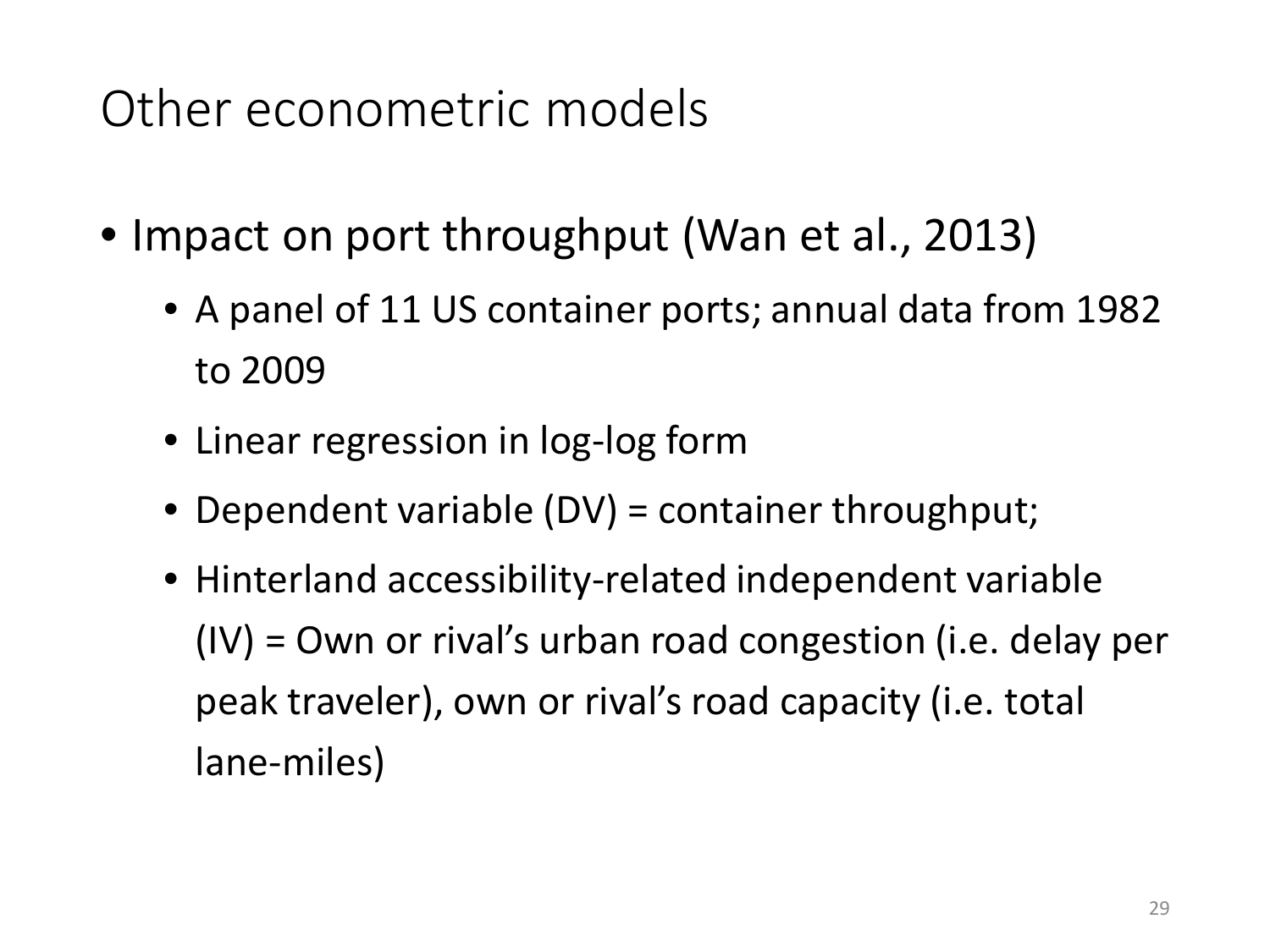Other econometric models (cont'd)

- Impact on port productivity (Turner et al, 2004; Wan et al., 2014)
	- Panel data, USA or Canadian container ports
	- Two-stage: DEA + Tobit regression
	- Regression DV = DEA scores;
	- Regression hinterland accessibility IV = Number of railroads, availability of on-dock rail, own and rival's urban road congestion, feasibility of double-stack railcars, share of terminal area with immediate access to on-dock rail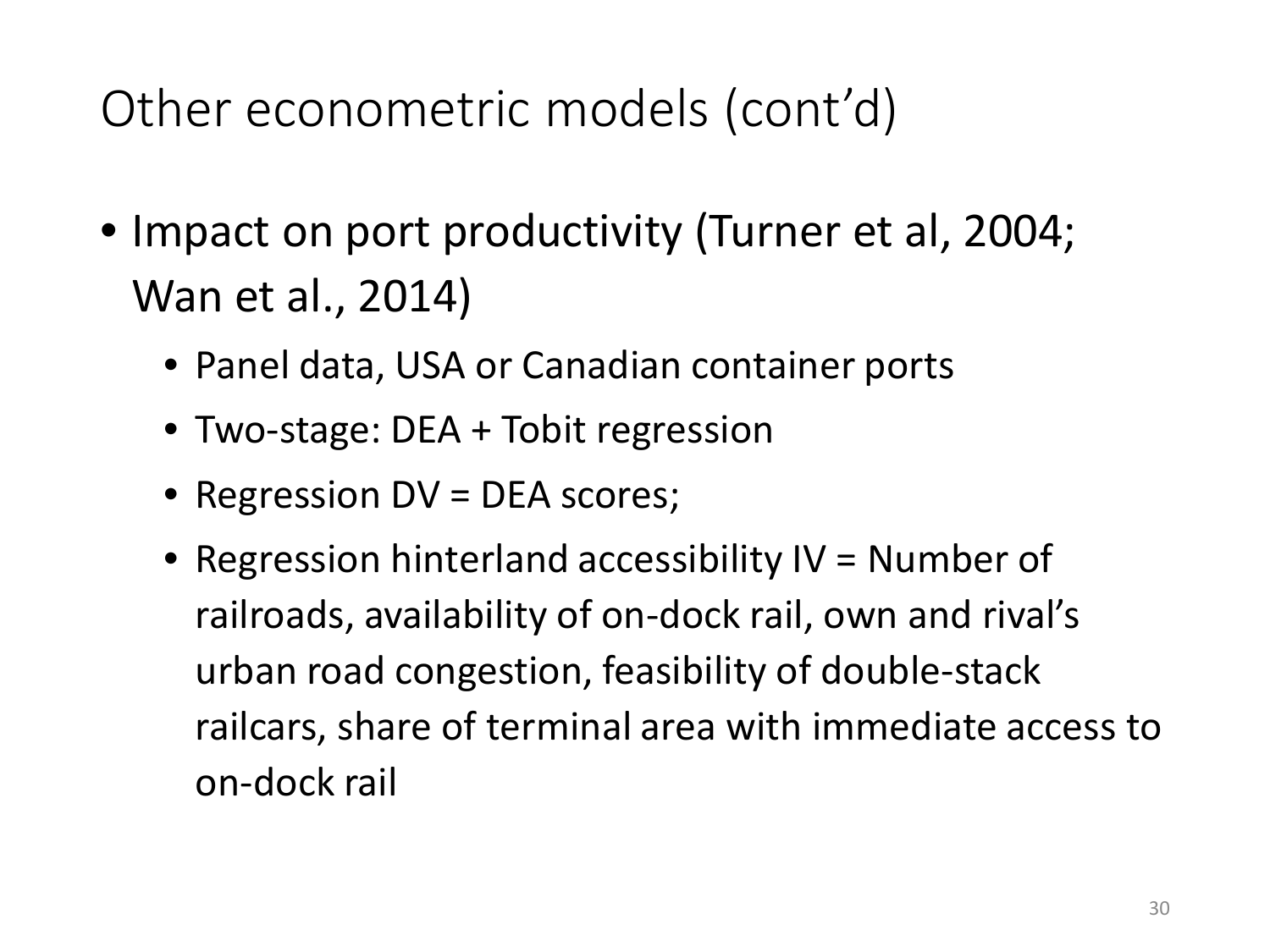### Other econometric models (cont'd)

- Impact of hinterland accessibility on gateway port attractiveness (Yang et al., 2016)
	- Panel data: 31 provincial regions in China which may use Shanghai port as the gateway port, from 1994 to 2012
	- Linear regression and logistic regression
	- DV = attractiveness of Shanghai in being the gateway of a region (share of a region's trade which uses Shanghai as the gateway)
	- Hinterland accessibility IV = Freight rail (and road) distance from the region to Shanghai, region's highway density, Yangtze River Basin dummy (=1 if the region is accessible by Yangtze River directly, i.e. via inland waterway)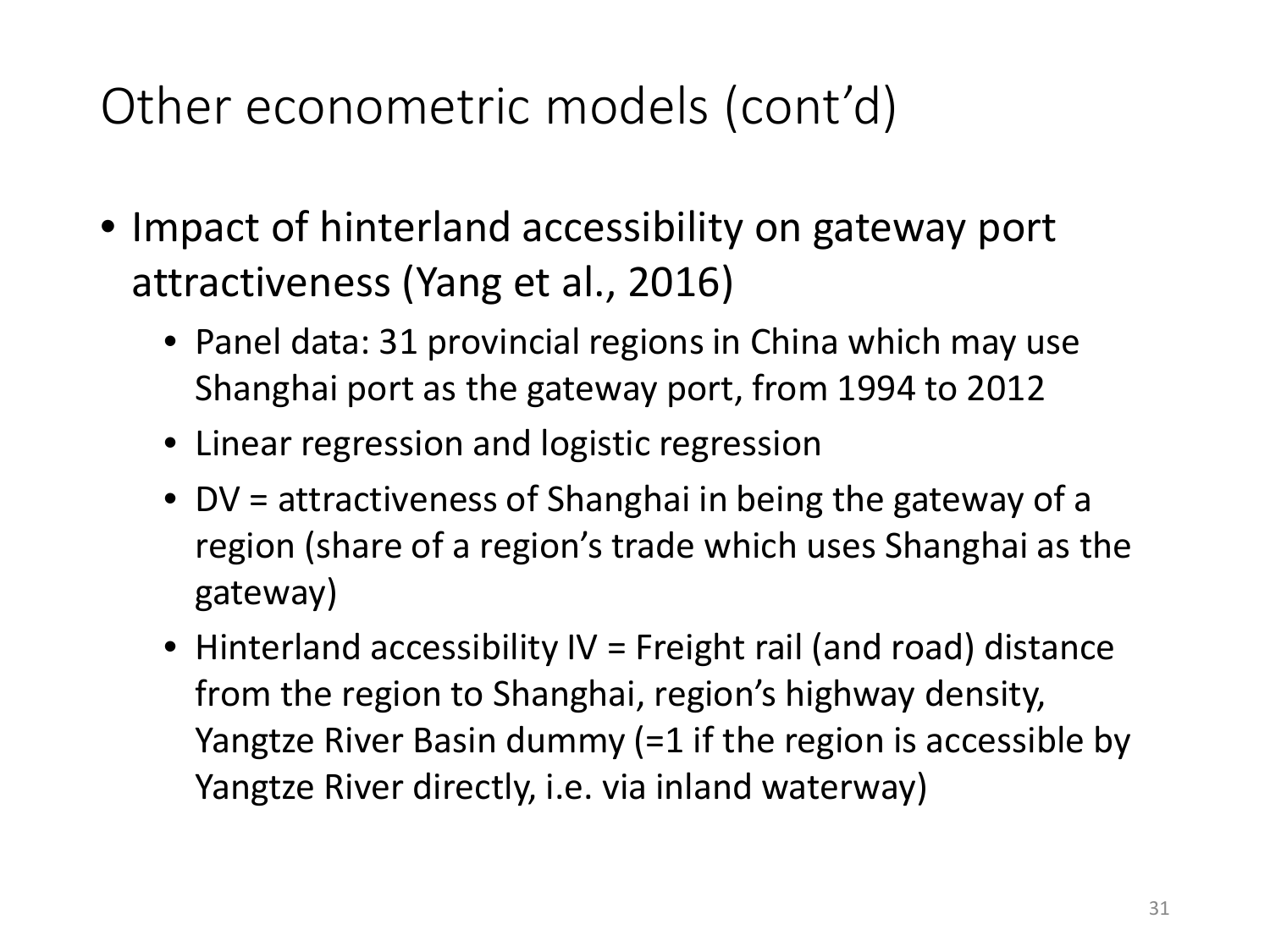## Simulation/case-study/numerical examples (with hinterland accessibility being modeled)

|                  | <b>Inclusion of hinterland</b> | <b>Ports studied</b> | <b>Application of</b> | <b>Issue</b>                                          |
|------------------|--------------------------------|----------------------|-----------------------|-------------------------------------------------------|
|                  | accessibility                  |                      | game theory           |                                                       |
| Luo & Grigalunas | Yes, in the form of fees       | 14 US coastal        | <b>No</b>             | Use a shortest path algorithm to simulate/estimate    |
| (2003)           | paid to truck or rail and      | container ports      |                       | the distribution of container cargos among US         |
|                  | time spent on truck/rail       |                      |                       | container ports and each port's serving area          |
|                  | modes                          |                      |                       |                                                       |
| Saeed & Larsen   | Yes, in the form of inland     | Port of Karachi      | Yes, Bertrand         | Coalition among terminal operators within the same    |
| (2010)           | rail and truck transport       |                      | competition           | port and competition between coalition members        |
|                  | costs                          |                      |                       | and non-members                                       |
| Zongdag et al.   | Yes, in the form of            | Antwerp,             | <b>No</b>             | Introduce a port competition simulation model which   |
| (2010)           | hinterland transport cost      | Rotterdam,           |                       | uses multinomial logit model to assign trade flow     |
|                  | and time                       | Bremen, and          |                       | between each OD market to individual transportation   |
|                  |                                | Hamburg              |                       | chains based on the generalized transport cost of     |
|                  |                                |                      |                       | each chain (incl. sea transport cost and time, port   |
|                  |                                |                      |                       | handling cost and time, as well as hinterland         |
|                  |                                |                      |                       | transport cost and time).                             |
|                  |                                |                      |                       | The model can be applied to study how changes in      |
|                  |                                |                      |                       | hinterland transport costs would affect the market    |
|                  |                                |                      |                       | share of each port                                    |
| Lee &            | Yes, marine-rail               | Container ports on   | <b>No</b>             | Use discrete-event simulation to model marine-rail    |
| Farahmand        | intermodal transport           | the west coast of    |                       | intermodal transportation that imports cargo from     |
| (2013)           |                                | North America (2     |                       | China and South Korea to selected destinations in the |
|                  |                                | in Canada, 6 in USA  |                       | US. Study how disruptions occurred at ports would     |
|                  |                                | and 2 in Mexico)     |                       | divert traffic to other ports. Shorter rail travel    |
|                  |                                |                      |                       | distance and double-stack rail might increase the     |
|                  |                                |                      |                       | possibility of diversion                              |
|                  |                                |                      |                       | 32                                                    |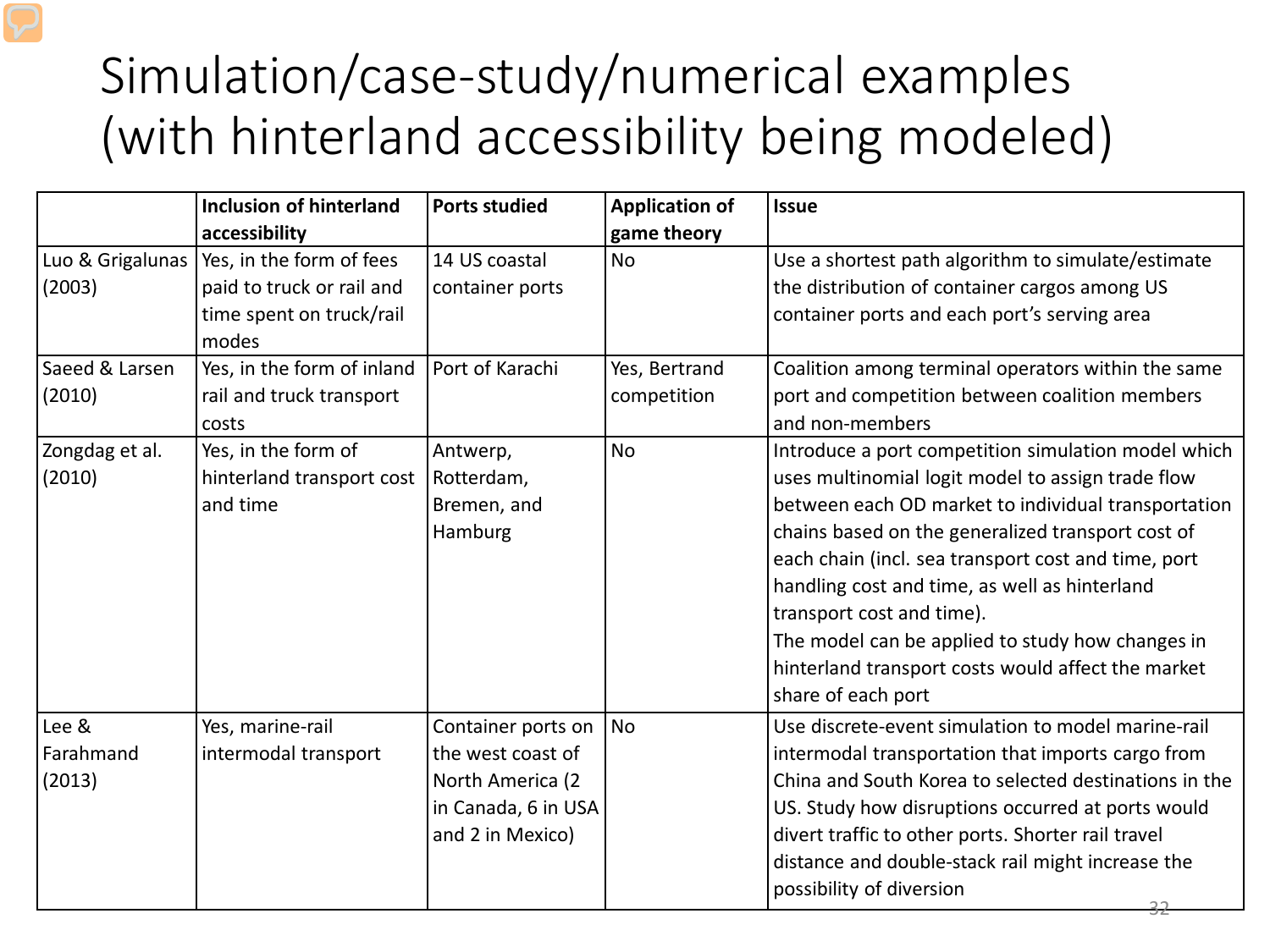# Issues yet studied empirically

- 1. Impact of hinterland accessibility on ports' pricing
- 2. Distinguish impacts of different types of hinterland accessibility improvement projects
	- Types of projects can be distinguished based on which port is benefited by the project
	- Types of projects can be defined based on the type of landside facility being improved: captive intra-region, rival's captive intra-region, inter-region, rival's interregion, common inland's intra-region, etc.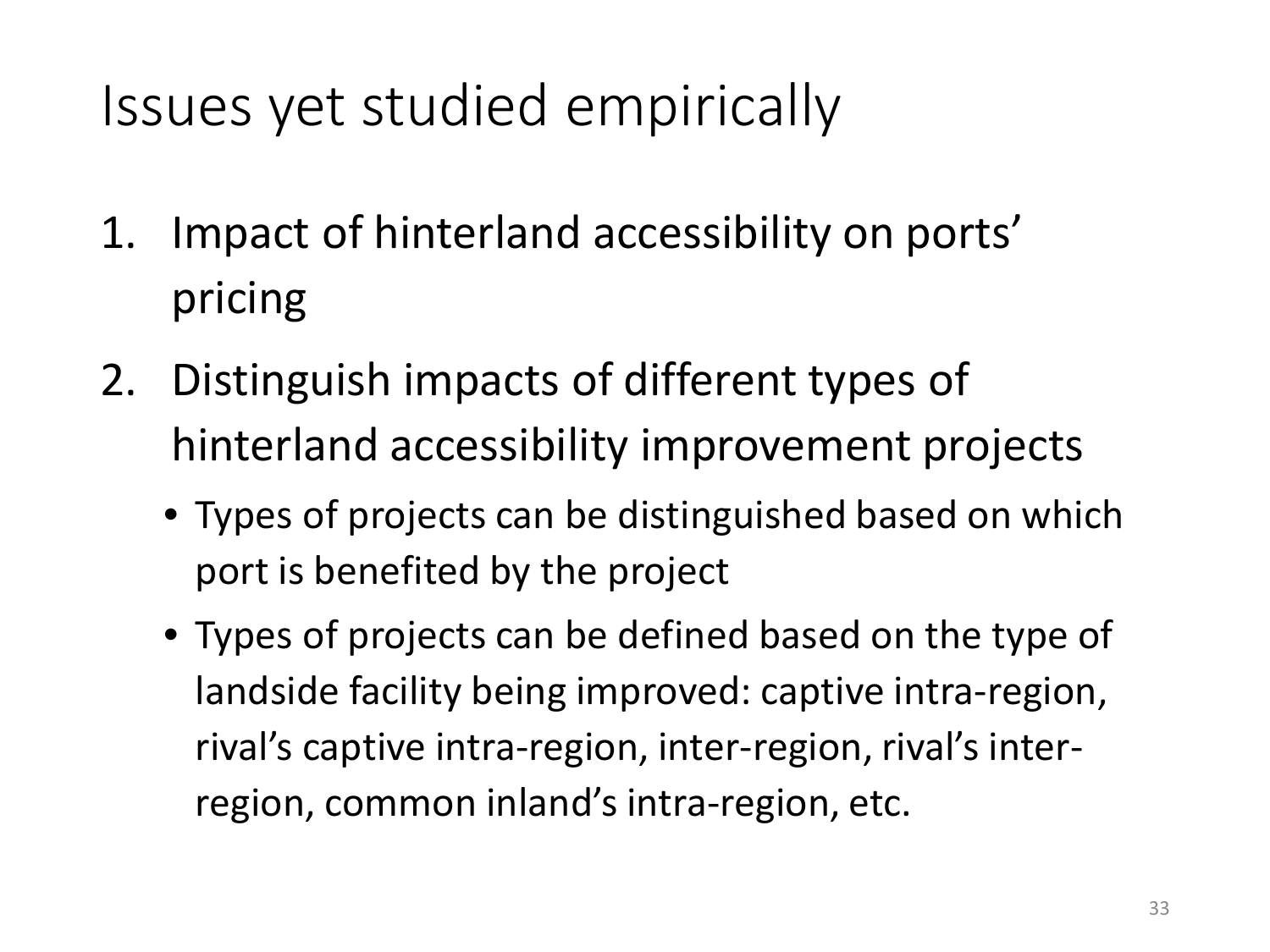# Issues yet studied empirically (cont'd)

3. Investigate influential factors for the level of coordination in accessibility improvement projects

• These projects can be, but not limited to, physical expansion on roads and rail networks, deepening of inland waterways, technology advancement and managerial innovations which increase operational efficiency or reduce user cost of transport facilities, programs which lift various barriers or inconvenience in intermodal cargo flows, etc.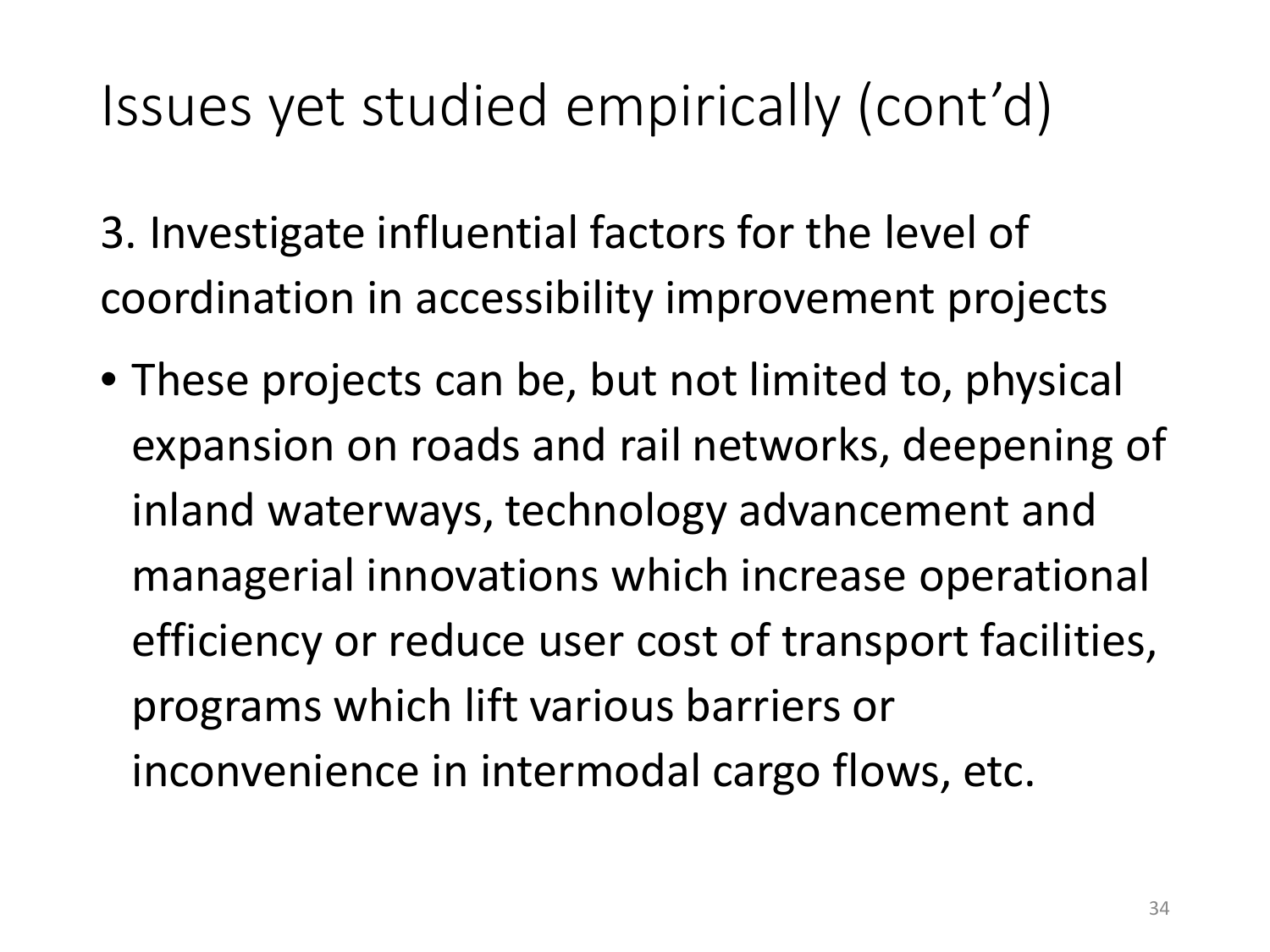A possible model specification for issue 2

 $Y_i = \alpha_{\scriptscriptstyle{\Omega}} + (\alpha_{\scriptscriptstyle{\Omega}} D_{\scriptscriptstyle{\Omega}} + \alpha_{\scriptscriptstyle{\Omega}} D_{\scriptscriptstyle{\Omega}} + \alpha_{\scriptscriptstyle{\Omega}} D_{\scriptscriptstyle{\Omega}}) \cdot M_i + \alpha_{\scriptscriptstyle{\Delta}} T_i + \varepsilon_i$ 

- $Y_i$  = the % throughput change for port i based on the throughput difference between the year after the project completion and the year right before that
- Dummy variables
	- $D_{1i} = 1$  if the project improves accessibility to the port itself
	- $D_{2i} = 1$  if the project improves accessibility to the rival port
	- $D_{3i} = 1$  if the project improves accessibility to both ports
- $\bullet$  M<sub>i</sub> = the monetary amount of project investment
- $T_i$  = growth in international trade value of the inland and the local markets where the port serves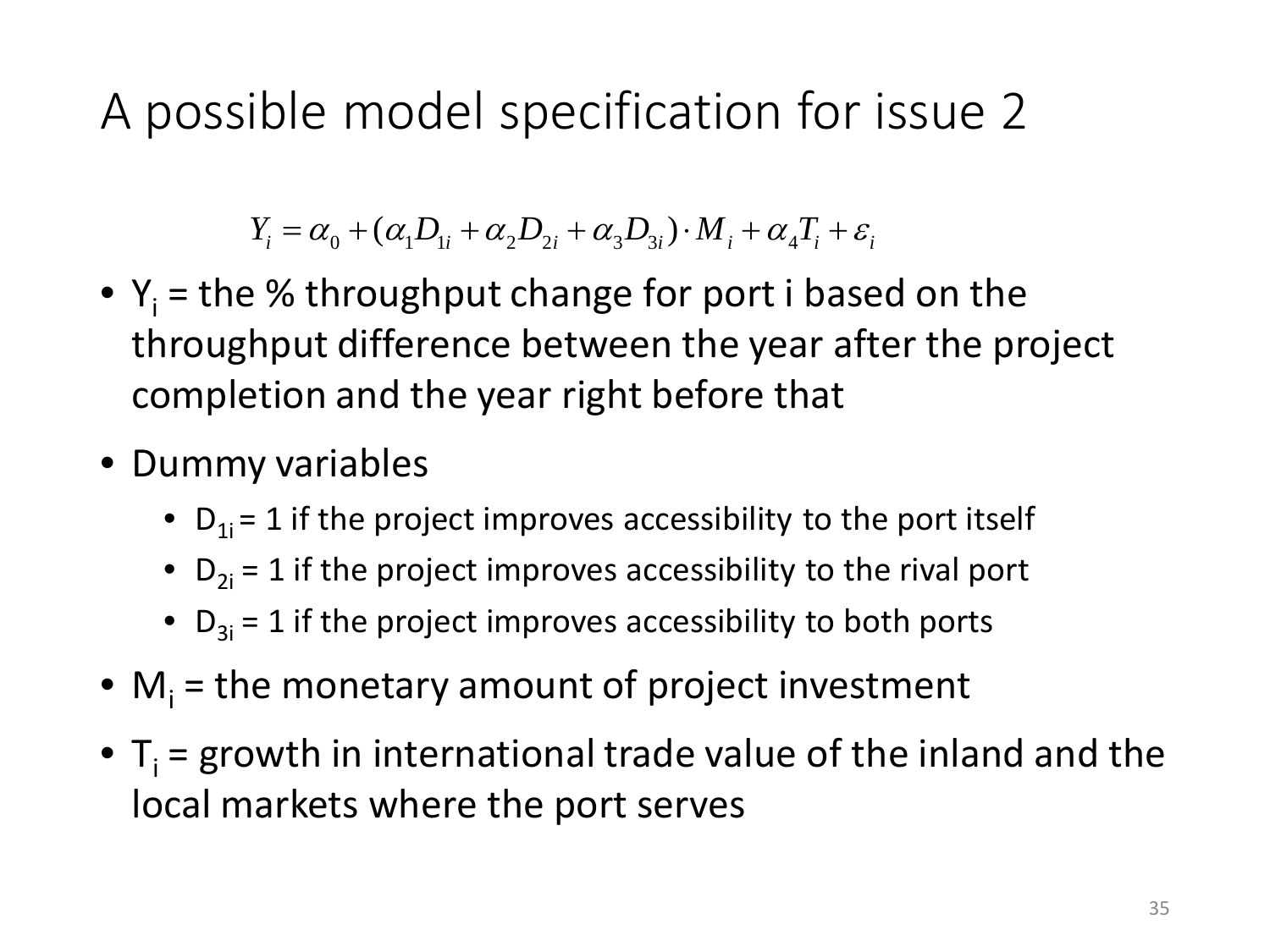# A possible model for issue 3

- Standard logistic regression
- Dependent variable: the type of coordination
	- There are four types: no coordination, coordination between one port and the hinterland, coordination between two major competing ports, and coordination among the hinterland and two competing ports.
- The independent variables:
	- the project type
	- the ownership structure of the competing ports
	- relative market size measured by the ratio of local and inland size of population or trade-related business
	- the amount of investment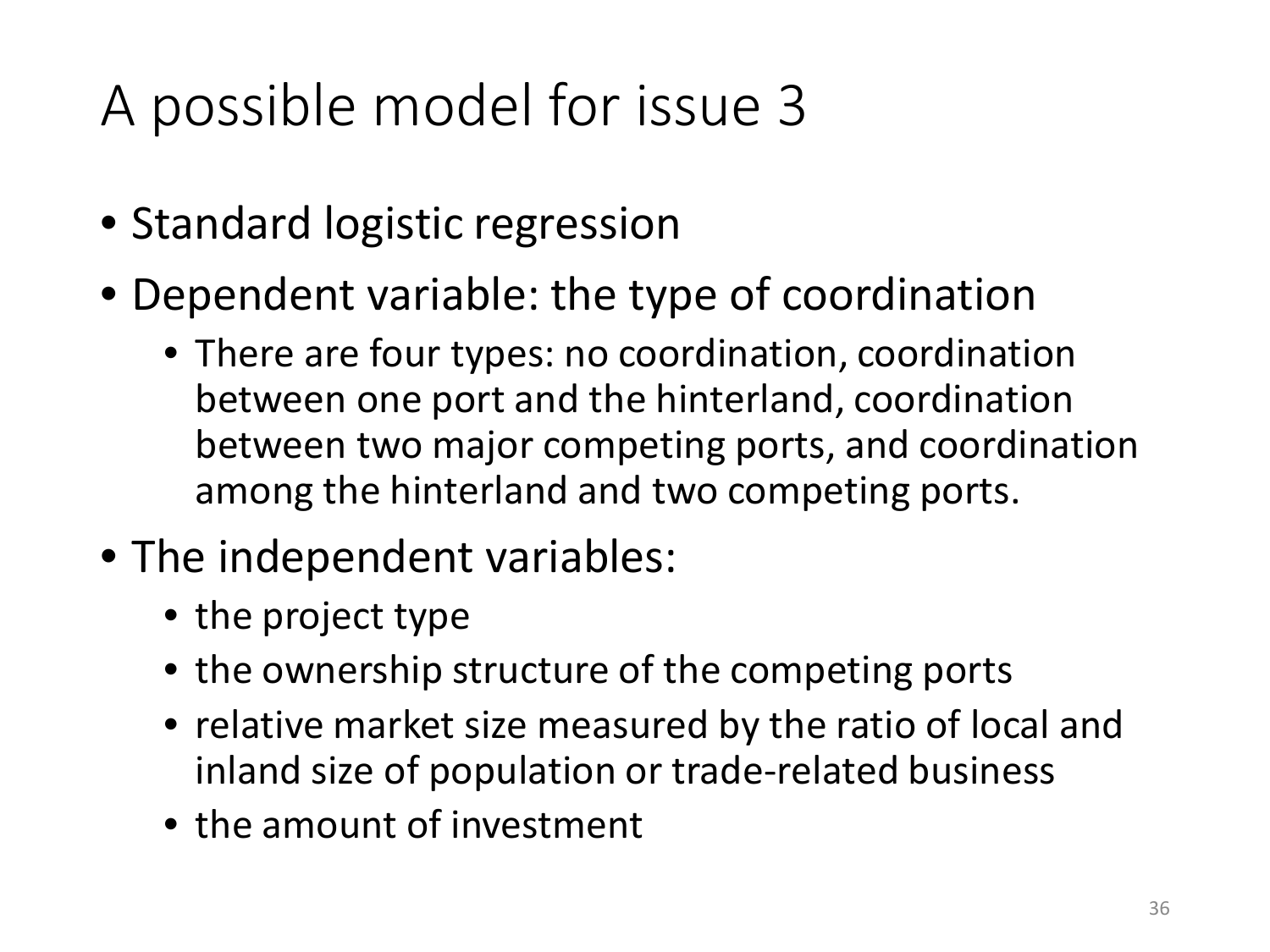### Difficulty in carrying out empirical studies

- Some difficulty may be overcome for a small scaled study or a case-study type simulation which involve in a few (2 or 3) ports with limited time periods (one or two years). But for econometric models, we need a large sample of port cities (with maybe time series for many periods)
- Lack of large scale, detailed and standardized data, esp. landside (incl. local and hinterland) transport development information
	- When the facility is developed? Who own/operate it at what investment cost? Cost of using it?
	- Such information is very fragmented and difficult to trace and standardize as infrastructure develops across time
	- It is relatively easy to find ownership/development information about port facility (i.e. terminals), but not landside transportation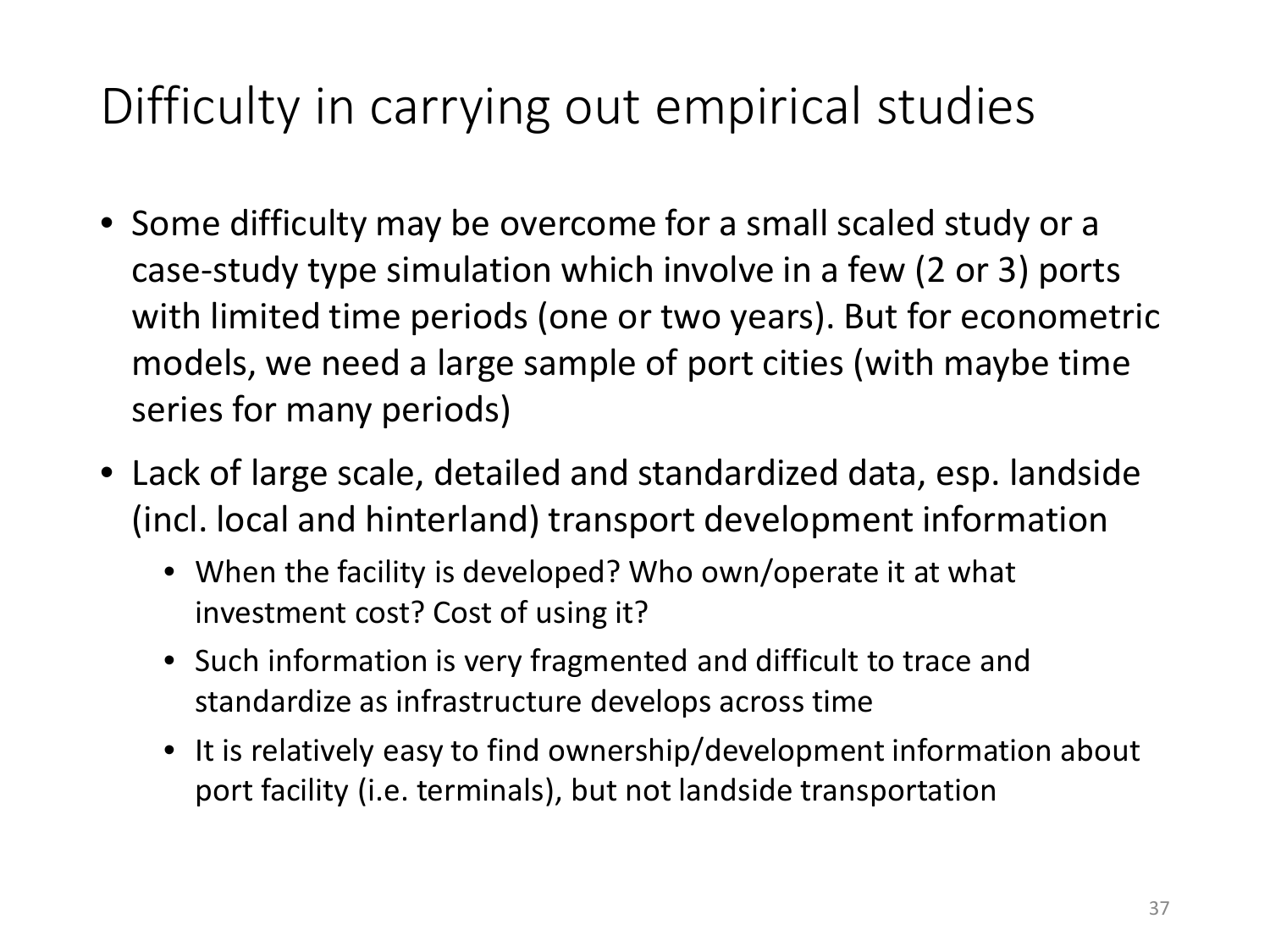## Difficulty in carrying out empirical studies (cont'd)

- Complex and varying landside transport systems encountered by different ports/terminals. Which transport facility should be considered? Which should be considered as local system or inter-region system?
	- Rail, local roads, highways, inland waterway
	- Cargo dedicated or sharing with other traffic, on-dock/off-dock
	- Need sufficient geographic knowledge about each port and its major markets and knowledge about local transport system to understand which routes are used by port-related traffic
	- Difficult to identify which landside transport development is related to the port and ports usually do not announce such information, as it is usually considered as part of urban/city planning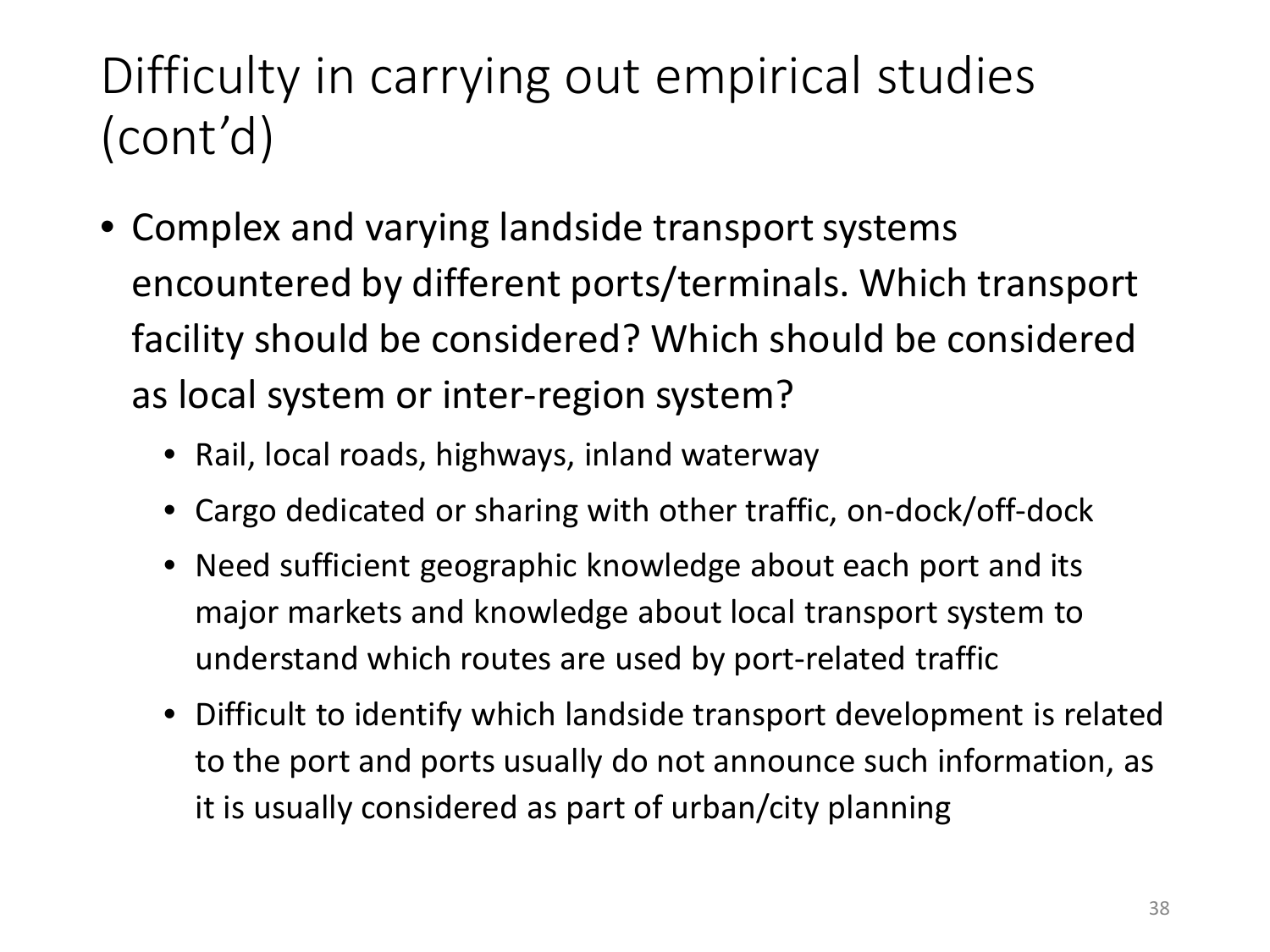## Difficulty in carrying out empirical studies (cont'd)

- Identify location of captive and inland markets
- Distinguish gateway vs. transshipment cargo traffic volume
- Measure accessibility:
	- Time (delay), capacity, expenses (various fees/charges), service level/frequency
	- Accessibility is not just about the infrastructure but also affected by the related **service providers**, e.g. availability of freight forwarder, NVOCC, 3rd-party LSP, and truck drivers
	- Not just about how to measure, but also difficult to obtain all the data-